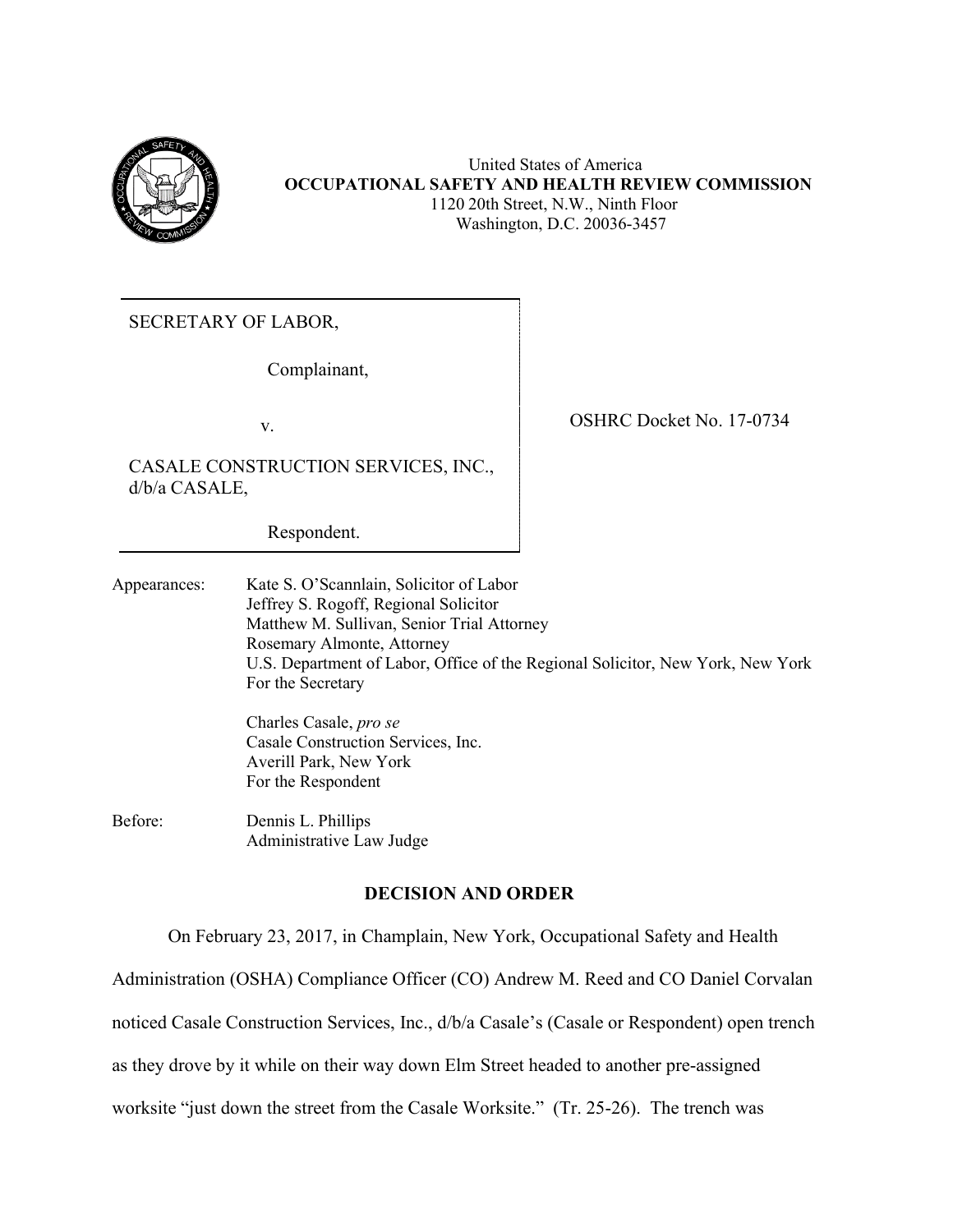unsupported, and CO Corvalan noticed a worker, James W. Bowen, inside it.<sup>[1](#page-1-0)</sup> (Tr. 71-72; J. Ex. II; Ex. 8 at 2). Consistent with OSHA's national emphasis program on trenching, OSHA performed an on-the-spot inspection of the trench. As a result of the investigation, OSHA issued Respondent on March 31, 2017, a citation alleging a repeat violation of 29 C.F.R. § 19[2](#page-1-1)6.651(j)(2)<sup>2</sup> with a proposed \$10,140 penalty, and a repeat violation of 29 C.F.R.  $\S 1926.652(a)(1)<sup>3</sup>$  $\S 1926.652(a)(1)<sup>3</sup>$  $\S 1926.652(a)(1)<sup>3</sup>$  with a proposed \$12,676 penalty. Respondent filed a timely Notice of Contest (NOC), bringing this matter before the Occupational Safety and Health Review Commission (Commission) pursuant to sections 2-33 of the Occupational Safety and Health Act of 1970, 29 U.S.C. §§ 651-678 (OSH Act).

In its Answer to the Secretary's Complaint, Respondent "disagreed" with the citations and "deemed this employee misconduct. We cannot stand by each employee every hour of every day. We direct the employees to the best of our ability." (Answer at 2). The trial was

29 C.F.R. § 1926.651(j)(2).

<span id="page-1-2"></span> $3$  Section 1926.652(a)(1) states:

29 C.F.R. § 1926.652(a)(1).

<span id="page-1-0"></span><sup>&</sup>lt;sup>1</sup> CO Reed did not see anyone working in the trench. (Tr. 71). When he and CO Corvalan arrived at the Worksite, workers were backfilling at the east end of the trench. (Tr. 78-79, 87; Ex. 11).

<span id="page-1-1"></span><sup>&</sup>lt;sup>2</sup> Section 1926.651(j)(2) states:

Employees shall be protected from excavated or other materials or equipment that could pose a hazard by falling or rolling into excavations. Protection shall be provided by placing and keeping such materials or equipment at least 2 feet (.61 m) from the edge of excavations, or by the use of retaining devices that are sufficient to prevent materials or equipment from falling or rolling into excavations or by a combination of both if necessary.

Each employee in an excavation shall be protected from cave-ins by an adequate protective system designed in accordance with paragraph (b) or (c) of this section except when: (i) excavations are made entirely in stable rock; or (ii) excavations are less than 5 feet (1.52 m) in depth and examination of the ground by a competent person provides no indication of a potential cave-in.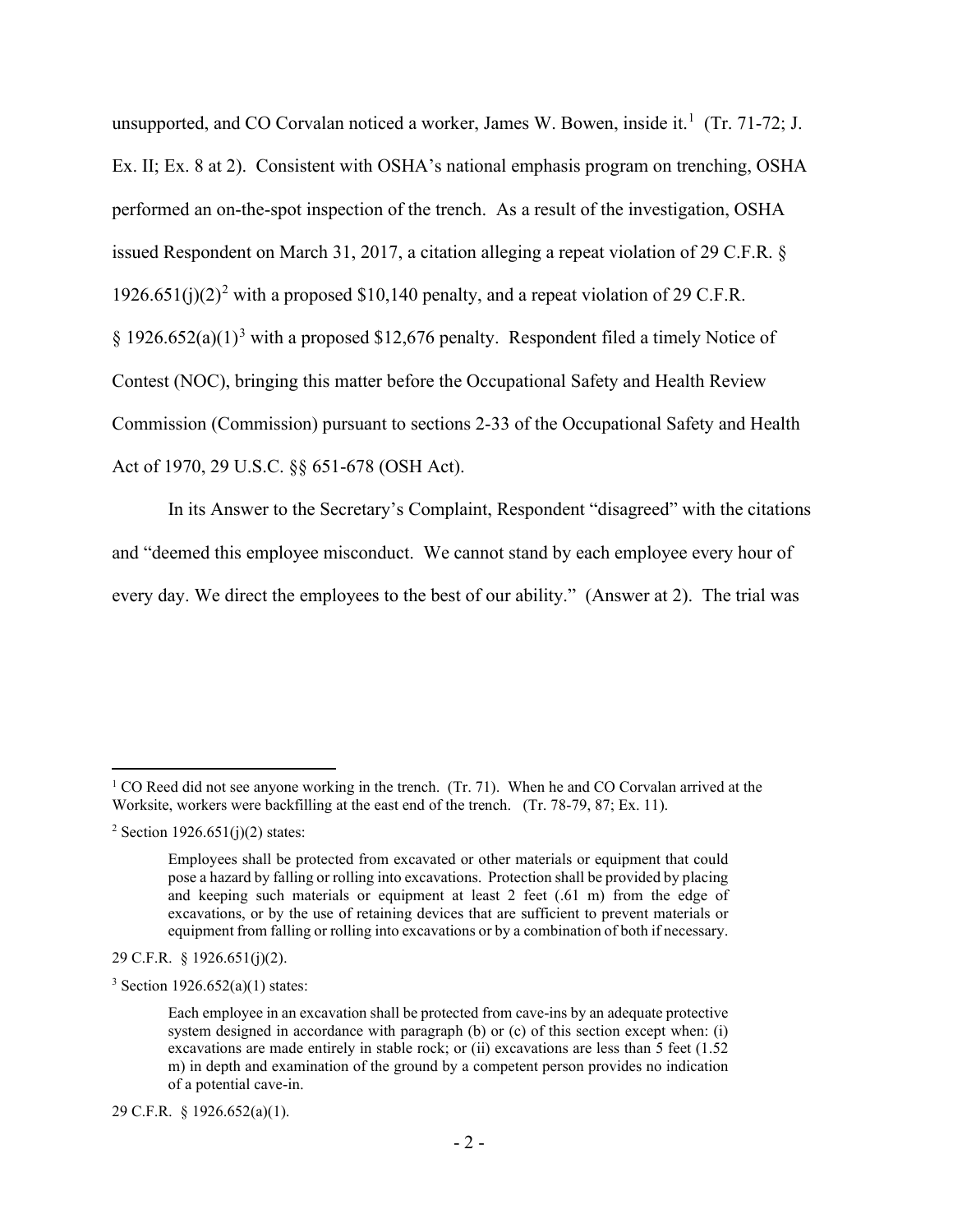held on June 12, 2018 in Syracuse, New York.<sup>[4](#page-2-0)</sup> Both parties filed post-trial briefs.<sup>[5](#page-2-1)</sup> For the

reasons set forth below, the Court affirms both repeat Citation 1, Item 1, and repeat Citation 1,

Item 2.

# **STIPULATIONS OF FACTS**

The following statements were stipulated to by the parties before trial and entered into

the record at the request of the parties at the trial:

- 1) On February 23, 2017, Casale Construction Services, Inc., ("Casale" or the "Respondent"), was constructing a pipeline for the Town of Champlain ("the Contract") in front of 37 Elm Street. As part of the contract, Respondent was digging a trench in front of 37 Elm Street ("[] Worksite").
- 2) Adam Bielawa was a foreman and competent person at the Worksite on February 23, 2017.
- 3) James Bowen was a Laborer at the Worksite on February 23, 2017.
- 4) Foreman Bielawa supervised and gave instructions to Mr. Bowen on February 23, 2017.

<span id="page-2-0"></span><sup>4</sup> Charles Casale, appearing without counsel, testified on behalf of Respondent. At Mr. Casale's request, and as agreed to by both parties, Mr. Casale was questioned under direct examination by the Court using questions previously supplied to the Court by Mr. Casale. (Tr. 151-152). The Secretary was then given the opportunity to cross-examine the witness. (Tr. 164). Mr. Casale was then provided the opportunity to testify on redirect examination but declined. (Tr. 170). *See* 29 C.F.R. § 2200.67(j)(Commission judges have duty and authority to "call and examine witnesses" in order "to conduct a fair and impartial hearing," and "to assure that the facts are fully elicited"). *See also S.C. Stevedoring Corp*., No. 77-161, 1977 WL 6476, at \*5 (O.S.H.R.C.A.L.J., Oct. 19, 1977) ( "When a witness appears Pro Se, he cannot question himself …. Questions from the bench must be asked ….).

<span id="page-2-1"></span><sup>&</sup>lt;sup>5</sup> In its brief, Respondent states the following:

It's unfortunate, but the Respondent prepared this brief without the benefit of having the transcript to be used as a reference. With the cost of the transcript being \$997.00, the purchase the transcript was not a possible by the Respondent. As the Court is aware, the Respondent has represented themselves to present this case before the Court, with the intention being to conserve funds but at the same time proving its position that Casale Construction Services, Inc. should not be liable for violations outside their control.

<sup>(</sup>Resp't Br. at 1-2). The Court notified Respondent three weeks before briefs were due that the Commission mandates that "Each party is responsible for securing and paying for its copy of the transcript." 29 C.F.R. § 2200.66(b); *see also* Order Re: Due Date for Submission of Post Hearing Briefs at 2 n. 3 (Jul. 31, 2018). Respondent did not respond to the Court's July 31st Order regarding Respondent's responsibility to secure and pay for a copy of the transcript in this matter.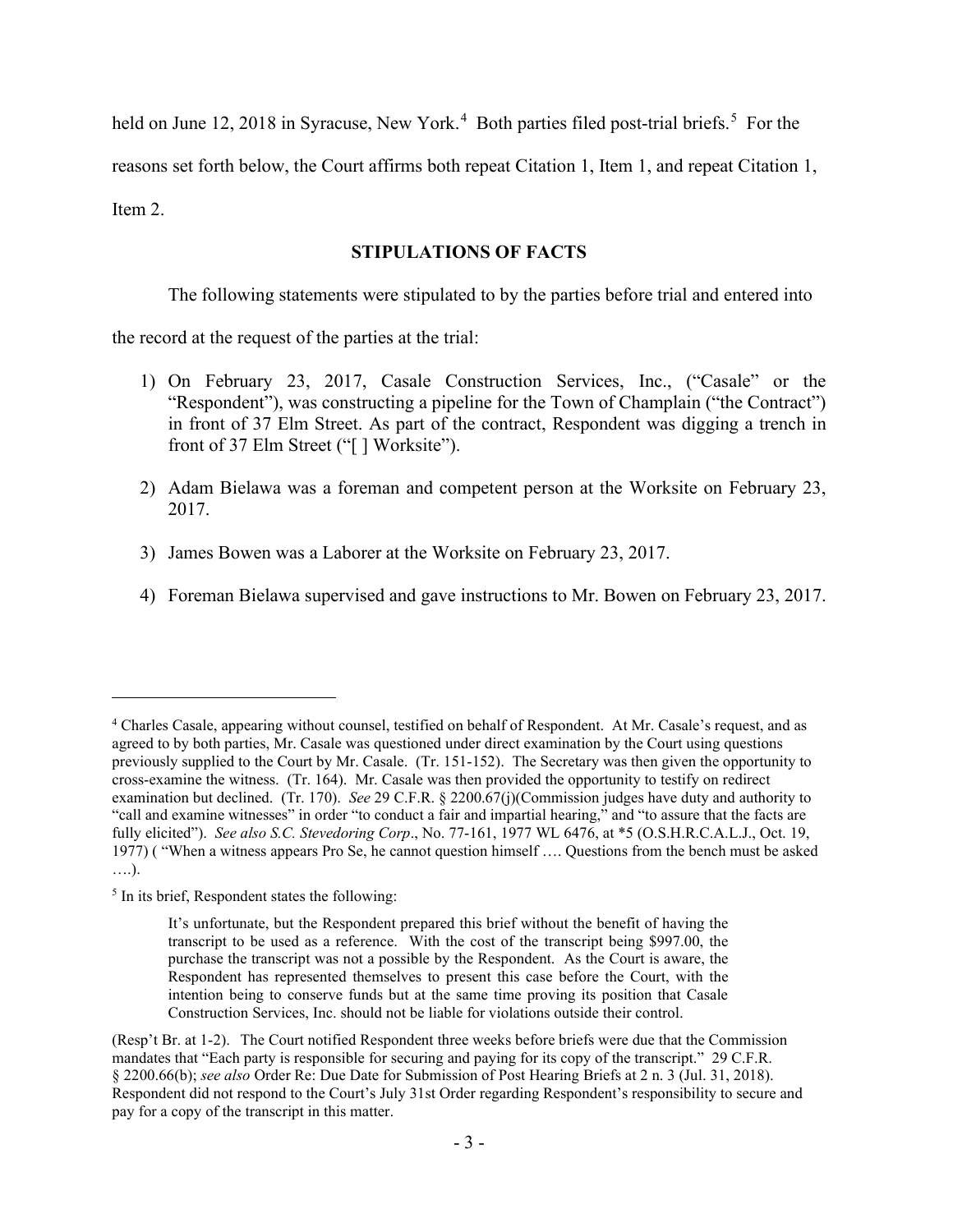- 5) Employees at the Worksite were operating construction equipment that included a Bobcat S850 skid-steer loader, a Caterpillar 321C LCR excavator, a Caterpillar 307 excavator, and a Wacker Neuson WP 1550 vibratory compactor.
- 6) The Wacker Neuson WP 1550 requires manual operation inside of the excavation.
- 7) The Caterpillar 321C LCR excavator was digging the trench.
- 8) The Caterpillar 307 excavator was backfilling the trench.
- 9) The Worksite was located within 15 feet of an active roadway.

(Joint Pre-Hearing Statement (Jt. Pre-Hr'g St.), at 6-7; Tr. 15-16); Stipulation(s) (Stip.).

### **JURISDICTION**

Respondent filed a timely NOC and admits that, as of the date of the alleged violations,

it was an employer engaged in business affecting commerce within the meaning of section 3(5)

of the OSH Act. (Answer at 1-2; Jt. Pre-Hr'g St. at 7-8; Tr. 16-17). Based upon the record,

the Court finds that at all relevant times Respondent was engaged in a business affecting

commerce and was an employer within the meaning of sections 3(3) and 3(5) of the OSH Act.

The Court concludes that the Commission has jurisdiction over the parties and subject matter

in this case, and Respondent is covered under the OSH Act.

## **OSHA CITATION**

**Citation 1, Item 1** alleges a repeat violation of 29 C.F.R. § 1926.651(j)(2) and

proposes a \$10,140 penalty. The Secretary claims that Respondent violated the cited standard because:

Protection was not provided by placing and keeping excavated or other materials or equipment at least 2 feet (.61 m) from the edge of excavations, or by the use of retaining devices that were sufficient to prevent materials or equipment from falling or rolling into excavations, or by a combination of both if necessary.

(a) 37 Elm Street, during installation of an 8" water main: Employee(s) were working in an unprotected excavation approximately 6 to 7 feet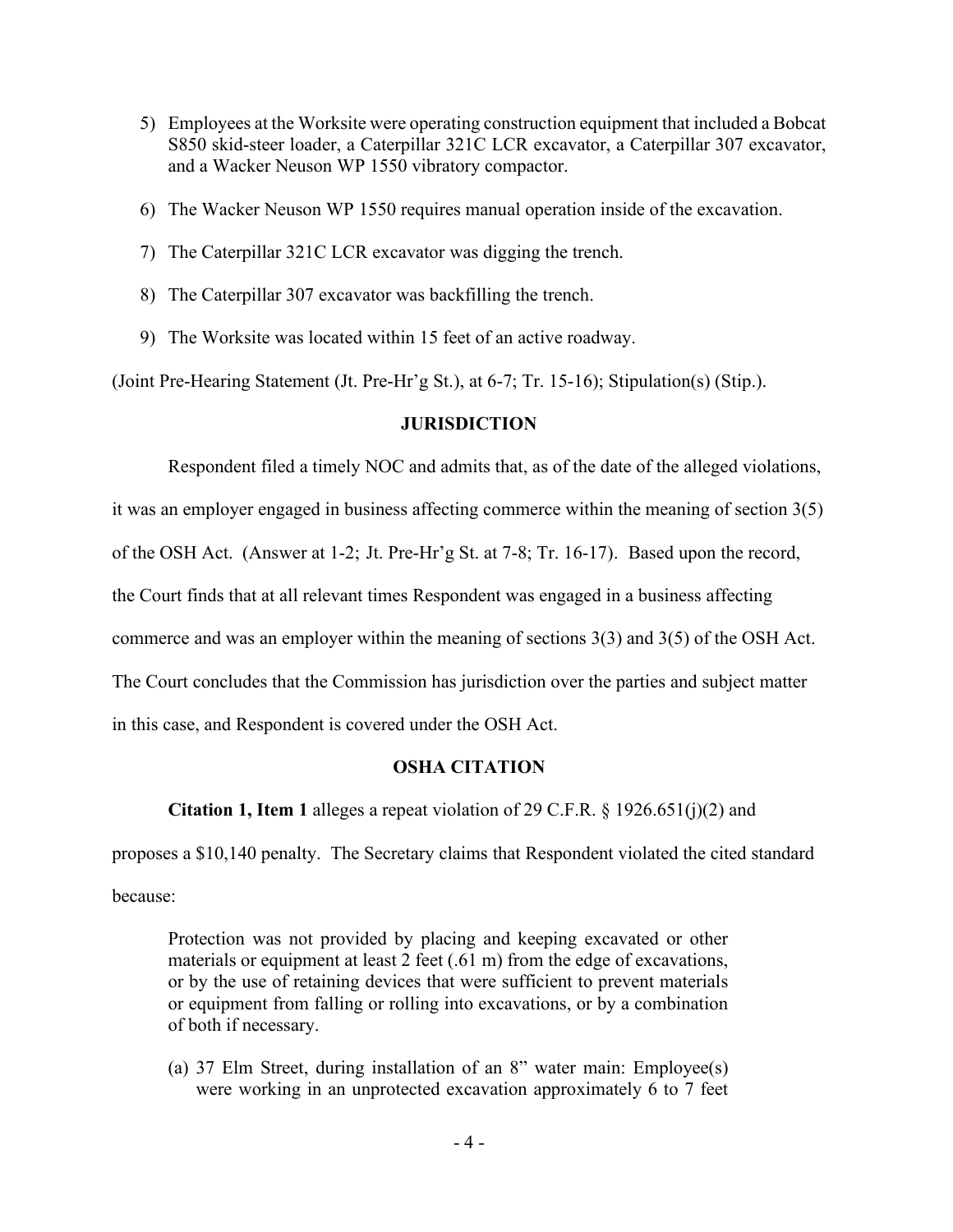deep; spoil banks were not kept back at least two feet from the edge of the excavation and/or a shield system was not used, exposing employees to struck by and collapse hazards. [C]asale Construction Services, Inc. was previously cited for a violation of this occupational safety and health standard or its equivalent standard  $1926.651(j)(2)$ , which was contained in OSHA inspection number 1052453, citation number 1, item number 1 and was affirmed as final order on 5/21/15, with respect to a workplace located at New Salem South and Route 85, Voorheeesville, NY 12186.

(Citation at 6). Section 1926.651(j)(2) requires that employees be protected from excavated

material or equipment that could pose a hazard by falling or rolling into excavations by

"placing and keeping such materials or equipment at least 2 feet [] from the edge of

excavations, or by the use of retaining devices that are sufficient to prevent materials or

equipment from falling or rolling into excavations or by a combination of both if necessary...."

29 C.F.R. § 1926.651(j)(2).

**Citation 1, Item 2** alleges a repeat violation of 29 C.F.R. § 1926.652(a)(1) and

proposes a \$12,676 penalty. The Secretary claims that Respondent violated the cited standard

because:

Each employee in an excavation was not protected from cave-ins by an adequate protective system designed in accordance with 29 CFR  $1926.652(c)$ .

(a) 37 Elm Street, during installation of an 8" water main: Employee(s) were working in an unprotected trench approximately 6 to 7 feet deep, 3 to 4 feet wide, and 30 to 40 feet long; no sloping/benching and/or a shield system was used, exposing employees to struck by and collapse hazards. [C]asale Construction Services, Inc. was previously cited for a violation of this occupational safety and health standard or its equivalent standard 1926.652(a)(1), which was contained in OSHA inspection number 1052453, citation number 1, item number 3 and was affirmed as a final order on 5/21/15, with respect to a workplace located at New Salem South and Route 85, Voorheesville, NY 12186.

(Citation at 7). Section  $1926.652(a)(1)$  requires that employees in an excavation be protected

from cave-ins by an adequate protective system "except when: (i) excavations are made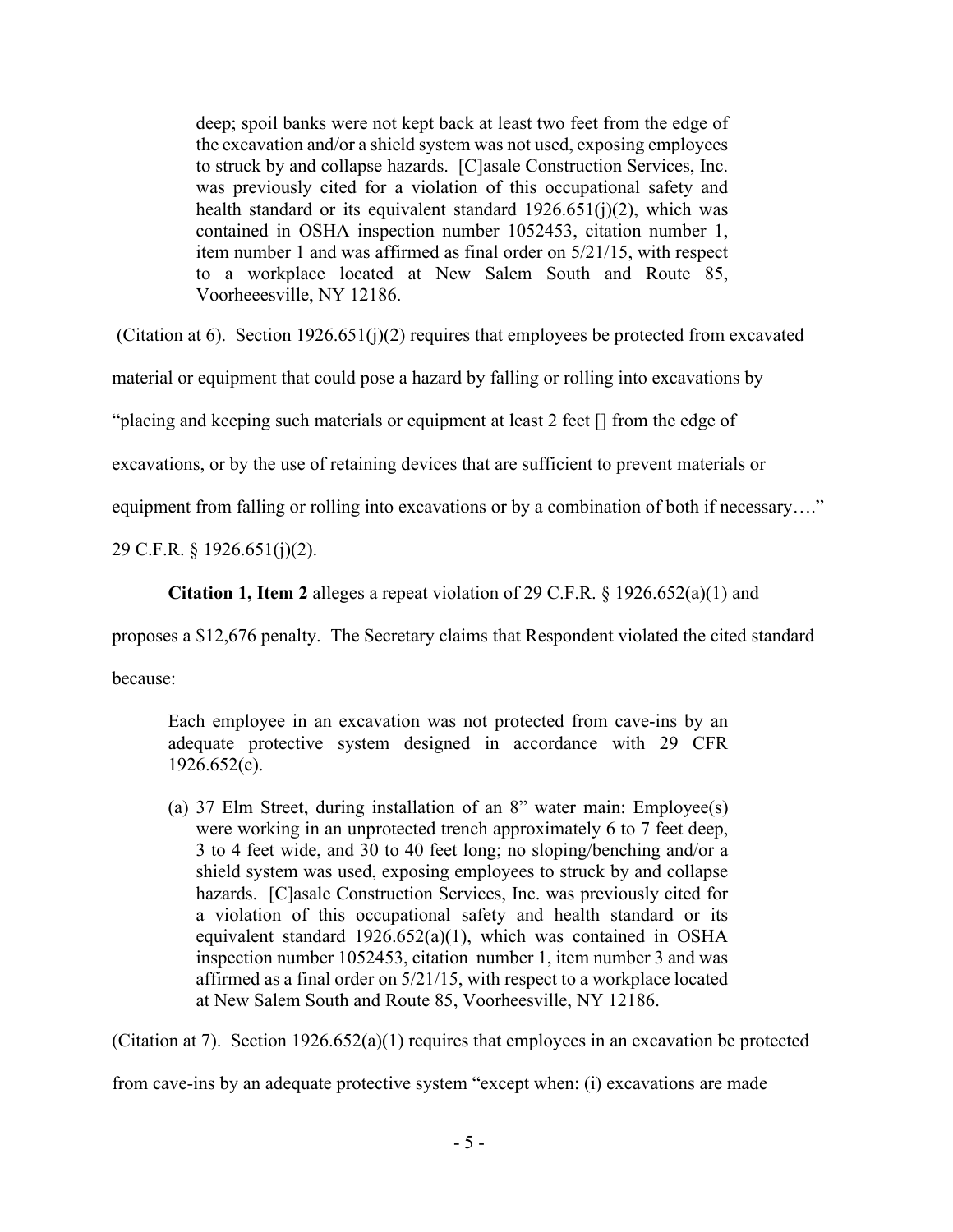entirely in stable rock; or (ii) excavations are less than 5 feet in depth and examination of the ground by a competent person provides no indication of a potential cave-in…." 29 C.F.R.  $§ 1926.652(a)(1).$ 

#### **PREVIOUS OSHA CITATIONS**

Approximately 2 years prior to the OSHA inspection in this case, at another one of its worksites in Voorheesville, New York, Respondent was cited by OSHA for alleged violations of the same two standards involved in this matter. (Tr. 60-61; Exs. 2-4). The citation resulted in a May 21, 2015 informal settlement agreement between Respondent and OSHA wherein Respondent waived its right to contest the citation of those same standards and agreed to correct the violations of those same standards at its worksite in Voorheesville, New York. (Exs. 2-4, 67, at 2, ¶ 17).

The alleged violation description for the violation of section  $1926.651(j)(2)$  was: "On or about April 8, 2015 – Employees were exposed to cave-in and struck by hazards from a spoil pile that was at the edge of an excavation." (Ex. 3 at 1). The alleged violation description for the violation of section  $1926.652(a)(1)$  was: "On or about April 8, 2015 – Employees were exposed to cave-in hazards while in an unprotected excavation that was 7 feet 2 inches to 8 feet in depth." (Ex. 4 at 1).

#### **BACKGROUND**

Beginning at 7:00 A.M. on the day of the inspection, Respondent was engaged in construction work installing pipe at the bottom of a trench alongside Elm Street pursuant to the Town of Champlain, Clinton County, New York's Shared Water Improvement Project No. 2013-040. (Stip. 1; Tr. 135; Exs. 31, 58). The trench was estimated to be 3-4 feet wide, 30-40 feet long, and 6-7 feet deep where equipment used by Respondent's laborer, Mr. Bowen, was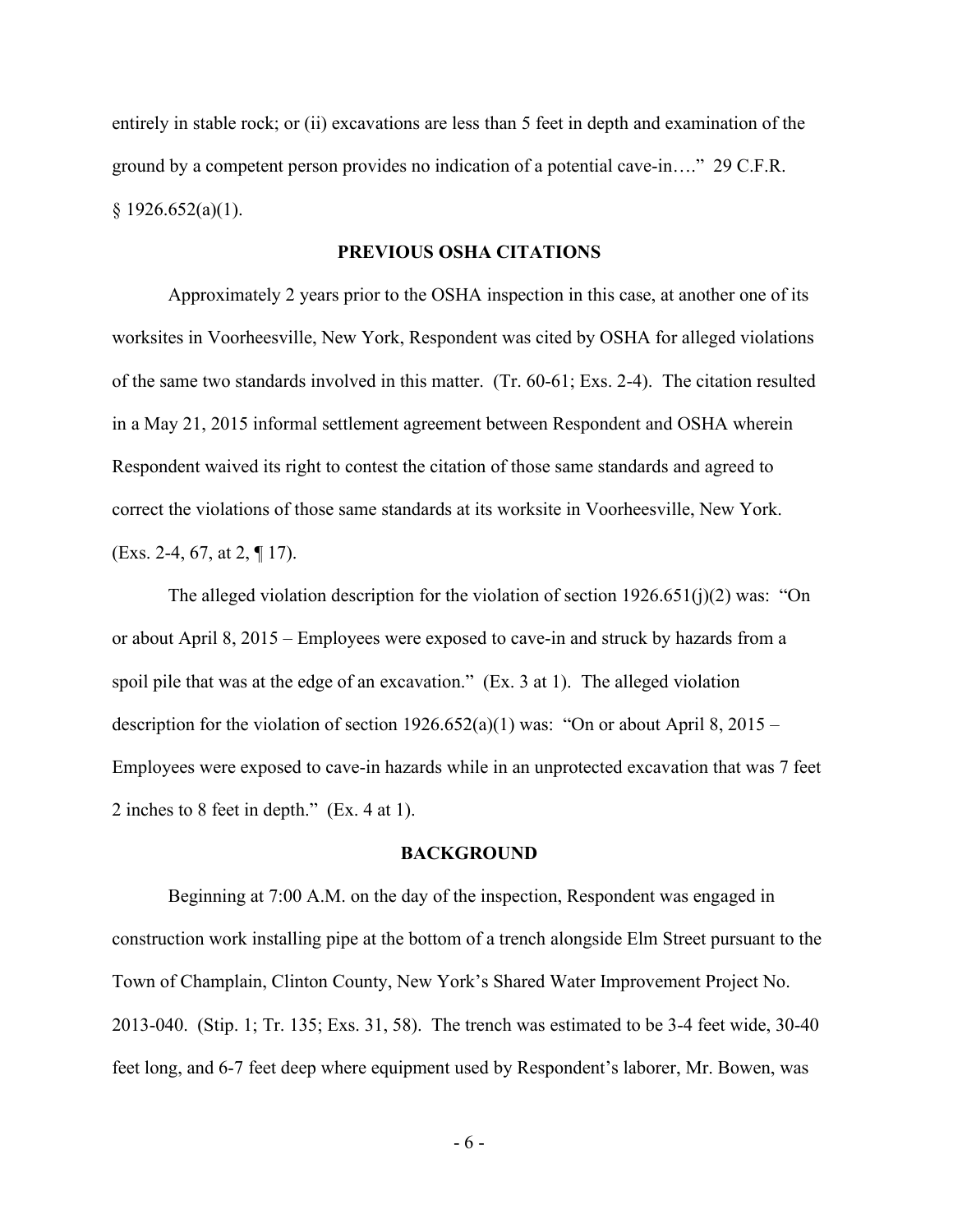located. (Citation at 7; Tr. 12, 46-48, 55, 72-73, 76-78, 125; Ex. 54 at "C"). The walls of the trench were vertical. (Tr. 52-53). Remnants of soil were sluffing from the wall of the excavation into the trench. (Tr. 43-44; Ex. 19).

CO Reed saw a crew of four or five employees when he first arrived at the Worksite.<sup>[6](#page-6-0)</sup> (Tr. 28). The spoil piles that had been removed from the trench were "a couple feet high" and located right next to the trench edge.<sup>[7](#page-6-1)</sup> (Tr. 32; Joint Exhibit. (J. Ex.) I, Ex. 10). The trench was not benched or shored, and a trench shield was not being used. (Tr. 54; 137-138). The trench itself was approximately 15 feet from the active roadway of Elm Street. (Tr. 42, 139; Stip. 9, Ex. 67, at 2, ¶ 16). CO Reed testified that these spoil piles that were too close to the edge of the excavation presented two hazards. He said, "One is that the material can fall or roll into the trench, striking an employee working inside. And the second hazard is that it increases the surcharge load along the edge of the excavation, which can contribute to instability of the excavation wall." (Tr. 32).

The heavy equipment that Respondent used in or near the trench included a Bobcat loader, a Caterpillar 321C LCR excavator, a Caterpillar 307 excavator and a vibratory compactor (also referred to herein as a "plate tamper").<sup>[8](#page-6-2)</sup> (Stip. 5; Tr. 15-16, 46, 126, 129-132; J. Ex. I, at "C" (vibratory compactor); Ex. 22 at "G" and "H"; Ex. 54 at "A"). Mr. Bowen said

<span id="page-6-0"></span><sup>6</sup> CO Reed has been employed at OSHA for twenty-one years. He has a degree in Environmental Health and Occupational Safety from Indiana University of Pennsylvania. His primary duties at OSHA are to conduct inspections of general industry construction worksites to determine whether or not employers are in compliance with federal safety and health regulations. He has conducted about  $150 - 200$  OSHA inspections involving excavations. (Tr. 22-24).

<span id="page-6-1"></span> $7 \text{ CO}$  Reed testified that he watched, later during his investigation, Respondent move the spoil piles back using the larger CAT excavator, knocking some material into the trench. (Tr. 48-52; Ex. 37, at "D").

<span id="page-6-2"></span><sup>&</sup>lt;sup>8</sup> A plate tamper "vibrates the sand to compaction." (Tr. 132).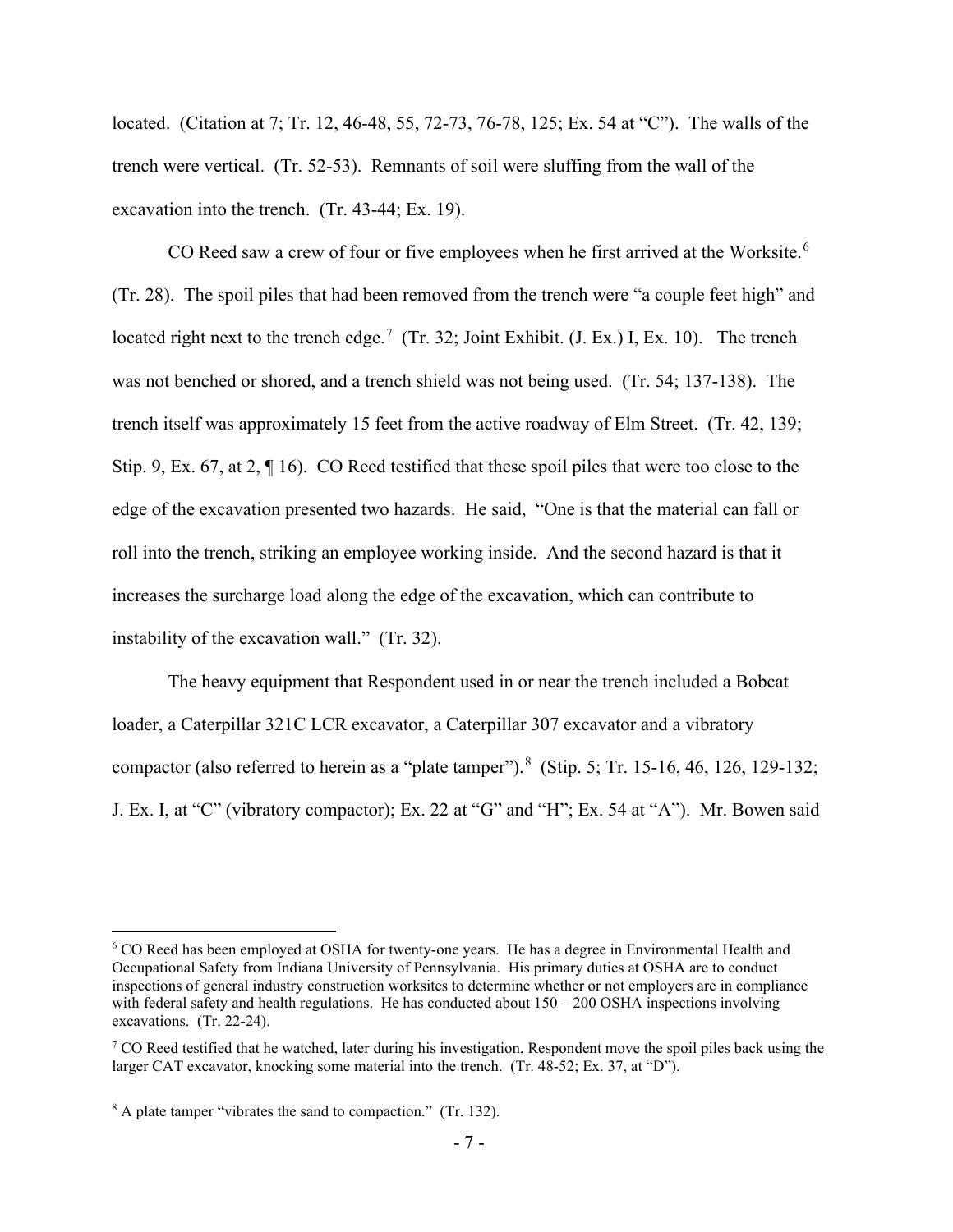that the Caterpillar 321C LCR excavator was located as shown in the photograph at Exhibit 22

at point "A" when he was working in the trench. (Tr. 131-32; Ex. 22 at "A").

The task of installing the pipeline was described by Mr. Casale at the hearing.<sup>[9](#page-7-0)</sup>

Q In your own words, can you tell us the procedure?

A The guys are told you get your first pipe in, it's a 6 foot bury. The 6 foot buried varies. That is a guideline. It's for frost protection. If it's a little high, if it's a little low, it's not a sewer line. It doesn't have to go in a straight line, so it can go with the road. So at maximum, we only have to be as a 6 foot bury. You put your pipe in. You put a 2 foot lift of sand on top of it.

Now, everybody can say the specifications say to put a 1 lift foot lift or a half a foot lift or whatever. You run that small tamper over it after a 2 foot lift is put in and that whole pack right in back of it. The whole pack is what compacts it to a difference. You're making it possible not to only put it in, in a 1 foot lift. So you use this different type -- it's a different mechanical way to compact the dirt. And it also saves a man from going into the hole because a guy can go in with the hoe.

Well, once that pipe is in, that 2 foot of sand is supposed to go on it. The man is -- he's told to stand on the 2 foot of sand, like this, for the next pipe. And all he's got to do is grab a hold of it. Then go over and put it in. That's his job. That's the -- there's -- he's got no more to his job then to just do that, guide it home. The guy in the machine will put it down and push it home. You can't do it by hand. All right? Once it's pushed home, 2 foot of sand and you keep walking down the trench with your plate tamper. And it's done. It's not rocket science. I'm doing it. It's not hard.

(Tr. 156-57).

That morning, Mr. Bowen had to bend or crouch down at the bottom of the trench every half hour to "bag" or sheath pipe. (Tr. 115, 133-35; J. Ex. I at "west of letter F"; Ex. 22 at "E"). When installing the pipe, according to Bowen, "[y]ou kind of straddle the pipe and fold the bag over. And once you fold the bag over, you get your tape, wrap it completely around the bag, cut it and seal it." (Tr. 133-35; Ex. 56). Bowen testified that it was "not really" possible for him to look out for falling soil or other materials during his time in the

<span id="page-7-0"></span><sup>&</sup>lt;sup>9</sup> Mr. Casale was not present at the Worksite on February 23, 2017. (Tr. 164-65).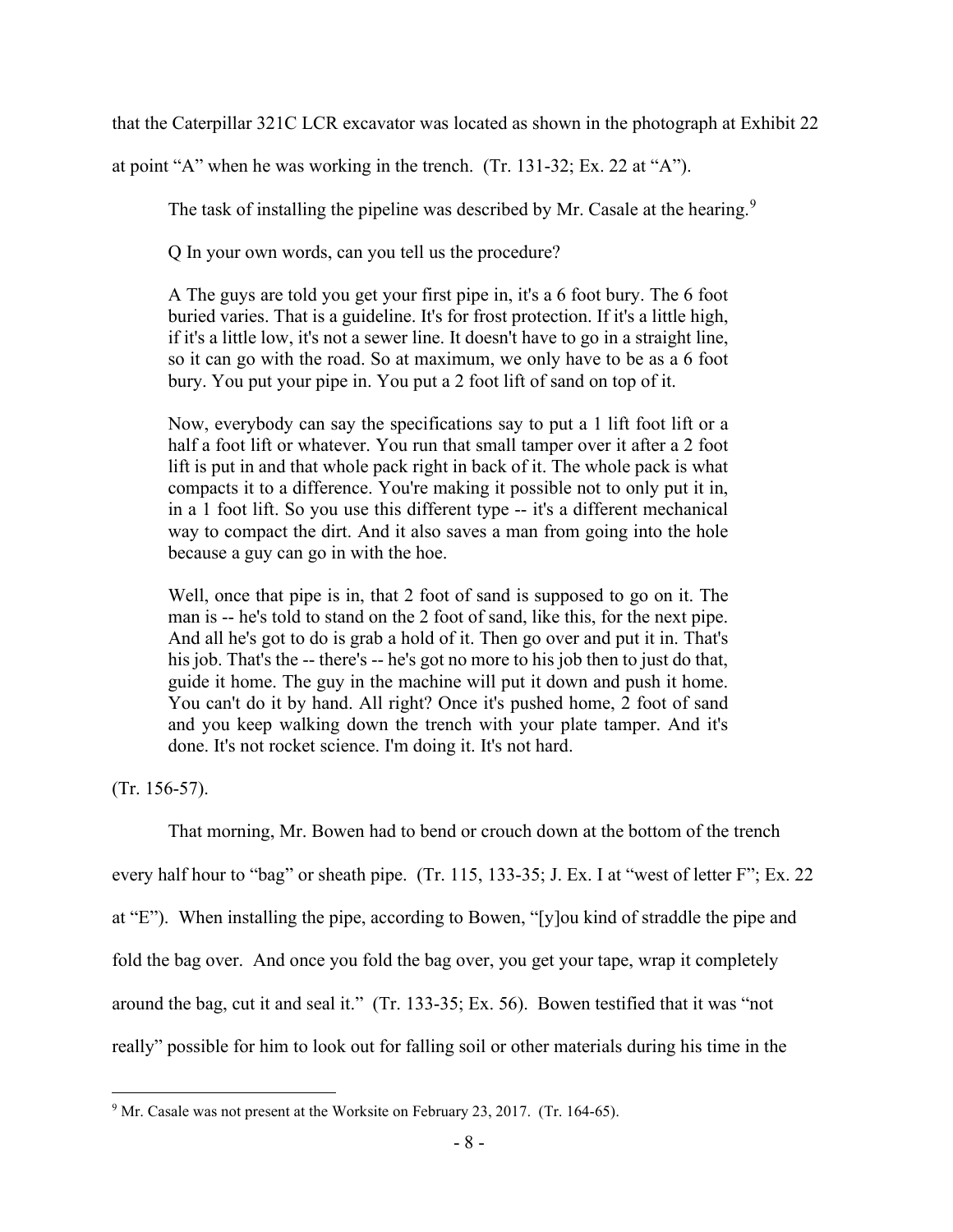trench that morning because he was focused on running the plate tamper and installing pipe. (Tr. 135). From the location where he worked, Bowen estimated that the walls of the trench were "between 5 foot 8 and 6 feet," using his own height of 6 feet as a measuring tool. (Tr. 136; J. Ex. I, at "F"). He also testified that the trench was deeper than 5 foot 8 inches where the plate tamper was located. (Tr. 136-37; J. Ex. 1 at "C" (where plate tamper located) and "G" (deepest spot of trench)). Bowen testified that the spoil piles were at the edge of the trench while he worked in the trench before OSHA arrived. (Tr. 129; J. Ex. I spoil piles at "Points D" while Bowen worked at "Point F").

Mr. Bowen was in the trench, having worked on the pipe and just finishing compacting a layer of soil using the vibratory plate tamper, when OSHA arrived. He had worked in the trench beginning at 7:00 A.M. through to the time the OSHA COs showed up at the Worksite.<sup>10</sup> (Tr. 127-135; J. Ex. I at "C" and "F"; Ex. 8 at 2-3). According to Bowen, Respondent's foreman and competent person at the Worksite, Adam Bielawa, directed Bowen to leave the trench immediately after OSHA arrived at the Worksite. (Tr. 29-30, 128; Stip. 2; Ex. 67, at 1, **[**[5a, 11).

CO Corvalan took photographs of the Worksite when he arrived. (Tr. 26-30; J. Ex. I; Ex. 10). The photograph at Exhibit 10 depicts what the trench looked like when OSHA first arrived. (Tr. 29; Ex. 10). The photograph at Joint Exhibit I also shows what the trench looked like when OSHA first arrived. (Tr. 30; J. Ex. I). Footprints and equipment in Joint Exhibit I indicate that someone had been standing in the trench before OSHA arrived.<sup>[11](#page-8-1)</sup> (Tr. 30-31; J.

<span id="page-8-0"></span> $10$  OSHA's Violation Worksheet indicates that Mr. Bowen had been exposed to the hazard for three hours. (Ex. 8, at 2; Ex. 67, at 1, ¶ 5c).

<span id="page-8-1"></span> $11$  CO Reed testified that it was not possible to operate the plate tamper without having a person inside of the trench at the location shown at Joint Exhibit I, at "C"). (Tr. 41, 115; J. Ex. I, at "C").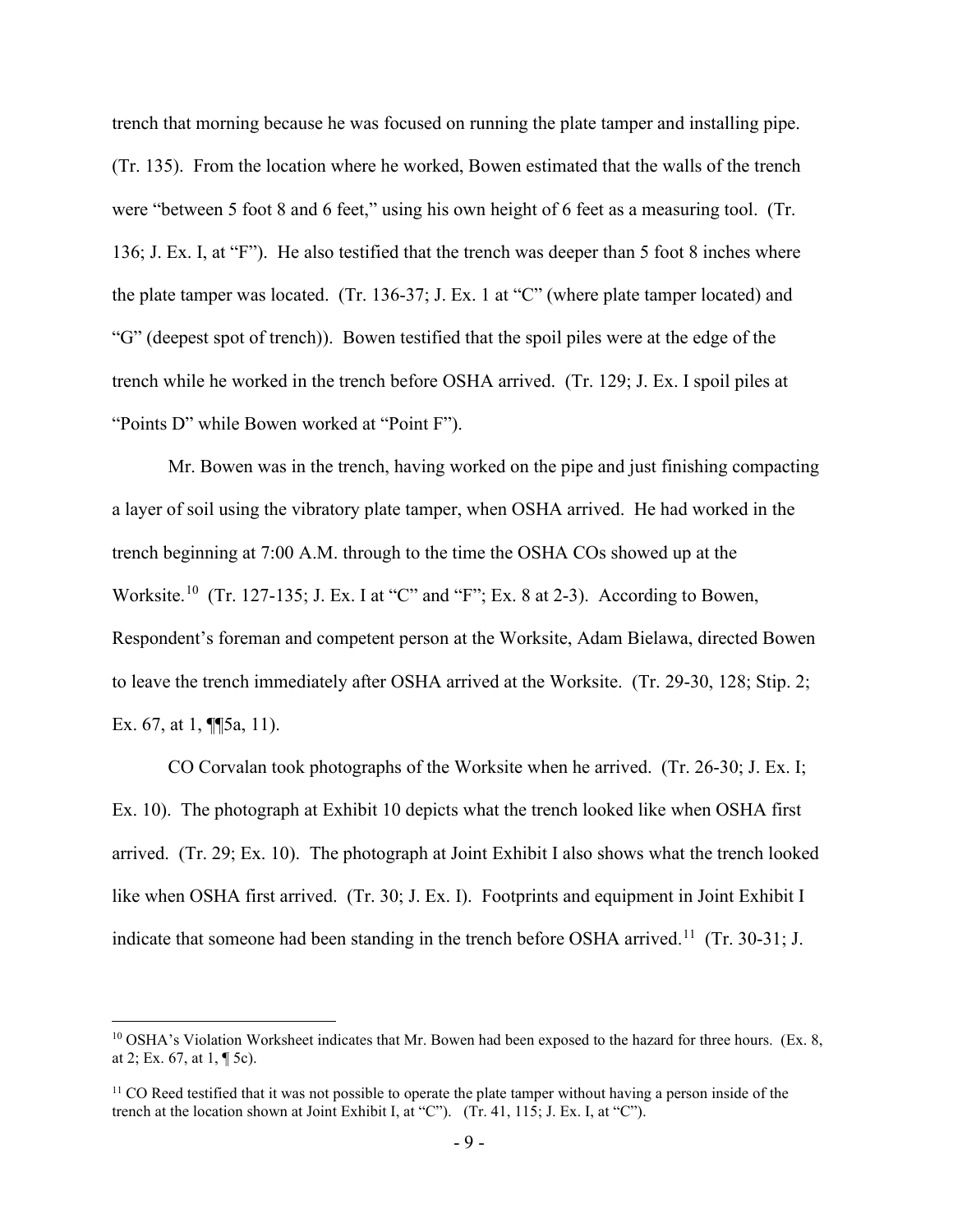Ex. I, at "A" (footprint), "B" (shovel), and "C" (plate tamper)). Spoil banks two feet high are piled on both edges of the trench. (Tr. 31-32; J. Ex. I at "D").

When the compliance officers first arrived at the Worksite, the larger Caterpillar 321C LCR excavator was located "within one foot" of the west side of the trench. A smaller excavator used for backfilling with a vibratory compactor attachment was located and being operated about one to two feet from the east side of the trench. (Tr. 36-42, 126; Ex. 22, at "A" (Caterpillar 321C LCR excavator), at "G" (the smaller excavator); J. Ex. I (Caterpillar 321C LCR excavator)). Mr. Bowen was in the trench standing "to the right of the plate tamper, right next to where [he] had actually placed the shovel." He was "plate tamping the sand that covers the pipe." (Tr, 127-28, 132, 136; J. Ex. I, at "F"; Ex. 8, at 2). Mr. Bowen testified that the soil piles were located as shown in Joint Exhibit I, at "D", when he was working inside the trench. (Tr. 129; J. Ex. I, at "D"). The spoil piles consisted of a "clay type soil, partially frozen as well. It had clumps of soil."<sup>[12](#page-9-0)</sup> (Tr. 32). CO Reed testified that he saw seeping water and pieces of soil beginning to fall from the north wall of the excavation because it was a warm day in February with a temperature at about 50 degrees. He said melting or thawing frost can decrease the stability of the soil. (Tr. 43-44; Ex. 19). CO Reed testified that OSHA regulations require spoil piles to be moved back two feet from the edge of an excavation that was six to seven and a half feet deep. He saw that this was not done at the Worksite. He said that the presence of heavy equipment, vibratory compacting equipment and nearby truck traffic

<span id="page-9-0"></span> $12$  Soil analysis performed by OSHA's Salt Lake Technical Center laboratory of a soil sample taken from Respondent's spoil bank indicated that the soil was "a sandy clay, it was structurally cohesive, and it was soil type B." (Tr. 44-45; Ex. 1). According to CO Reed, the significance of a type B soil means that "the material tends to be heavier. It has [] an intermediate type of stability, but you have cohesive, … clumps of material that can … fall or roll, and if they were to strike somebody working in a trench, they could be injured." (Tr. 45-46).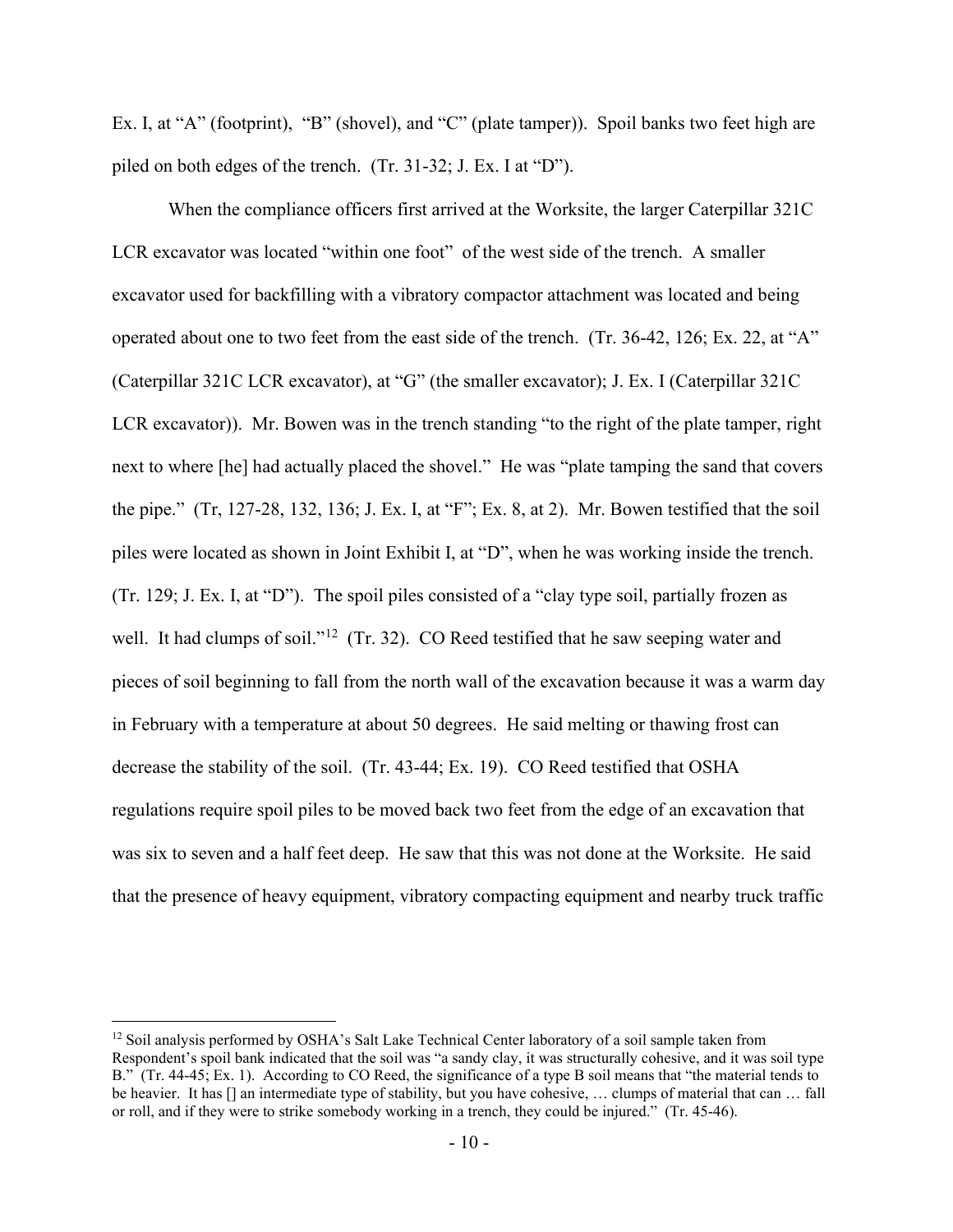increased the risk. (Tr. 46-47, 55). During OSHA's investigation, CO Reed watched as Respondent moved the spoil piles back from the edge of the trench.<sup>13</sup> (Tr. 51-52).

CO Reed interviewed Respondent's employees Adam Bielewa, Gino Bielewa (Adam's brother), and James Bowen (who worked out of a union hall).<sup>14</sup> (Tr. 29, 105, 140, 155; Ex. 8) at 2). CO Reed testified that Adam Bielewa explained the condition of the trench that morning as "there was about four feet of frost in the ground and he thought that they were okay."[15](#page-10-2) (Tr. 55-56). Mr. Casale testified that Adam Bielewa and his brother Gino both "emphasized to Mr. Casale after they got off the phone with OSHA, prior to our hearing, that they were working in a safe trench."<sup>16</sup> (Tr. 156).

Mr. Casale questioned Bowen at the hearing. He asked:

- Q: [] So you went in to a 6 foot deep trench, not forcibly. Nobody forced you, I mean, no – you got a stick or something and said, get in there? A: No
- Q: Okay, you knew enough not to do it because you had the OSHA 10 card, you had the training not to do it?
- A: Absolutely.

(Tr. 142-43).

<span id="page-10-0"></span><sup>&</sup>lt;sup>13</sup> CO Reed took a picture of the trench after Respondent moved the spoil piles back from the edge of the trench. (Tr. 48-52); *compare* J. Ex. I at "D" to Ex. 37 at "E" (pictures of same location taken "sometime later, after the spoil banks had been moved back").

<span id="page-10-1"></span><sup>&</sup>lt;sup>14</sup> CO Reed also interviewed Brad Duquette who, according to CO Reed and Mr. Casale, was the inspector on the project for the Town of Champlain. (Tr. 27, 105, 108, 153-54). Mr. Casale testified that Duquette was employed by the inspecting engineer firm, Bernier, Carr & Associates, Engineers, Architects and Land Surveyors, P.C. and that he told Mr. Casale that "he would shut the job down if proper safety protocol was not followed." (Tr. 153; Ex. C, at 1, Ex. 58). Bowen testified that Duquette "might have mentioned [using a trench box] that day [February 23, 2017]. I don't recall it because I'm in the hole." (Tr. 145). Later, Mr. Casale testified that Duquette "would always want a trench box, always. He would always force a trench box." (Tr. 169).

<span id="page-10-2"></span><sup>&</sup>lt;sup>15</sup> CO Reed testified at the hearing that the cited regulation does not recognize frost "as a method of protecting a trench from a cave-in." (Tr. 55-56).

<span id="page-10-3"></span><sup>&</sup>lt;sup>16</sup> Mr. Casale also testified that Adam Bielewa told him [Mr. Casale] that Duquette did not insist on using a trench box that morning. (Tr. 155).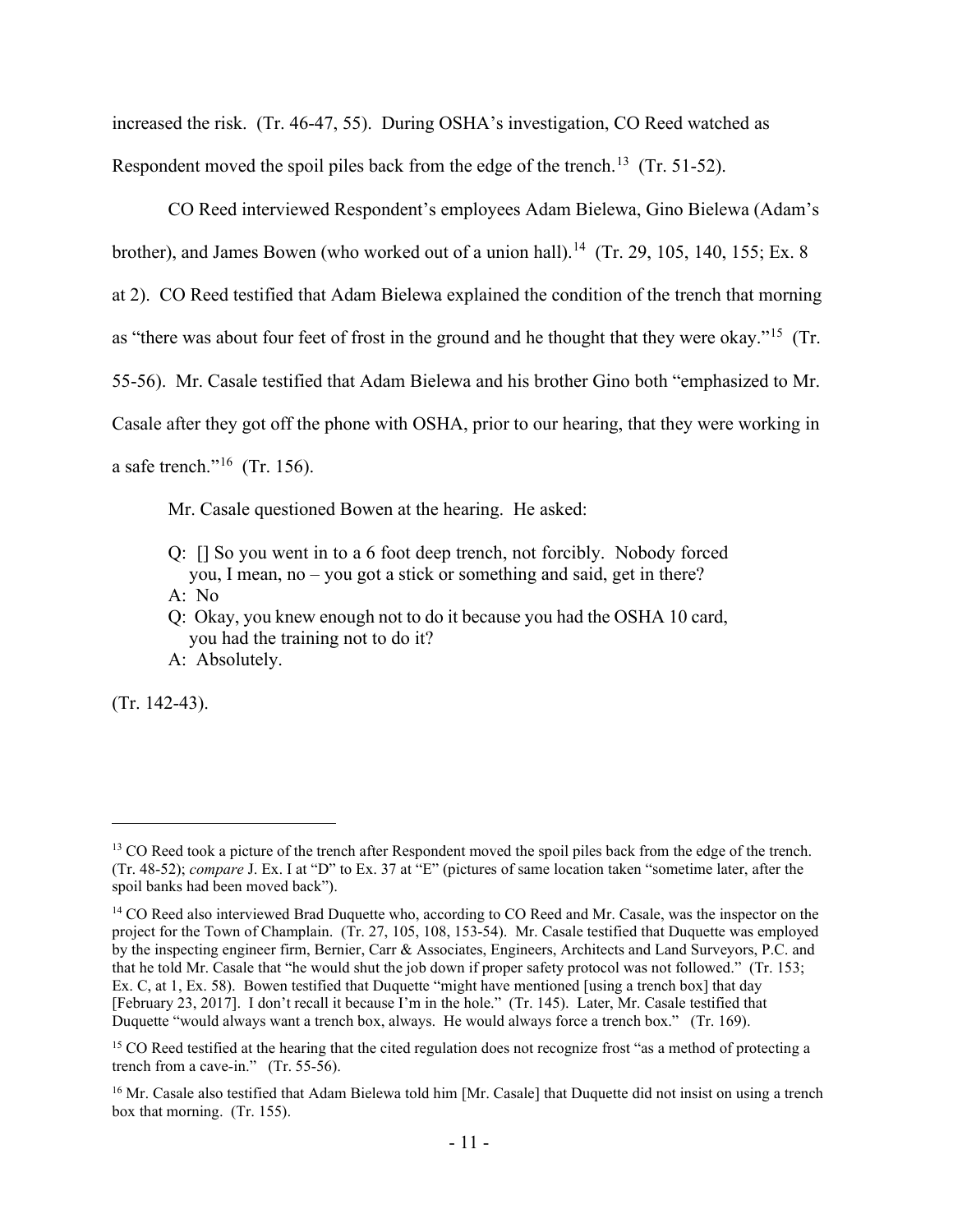Mr. Casale then questioned Bowen as to why he entered the unprotected trench that

morning. In response, Mr. Bowen said:

A: My foreman instructed me to go in there. And, yes, I am trained. But we also know how it works on jobsites. What do we do?

Q: What do we do?

A: We get laid off.

Q: Okay.

A: It works –

Q: Let me ask you a question.

A: -- with everybody and I've seen this many a times. I've seen it in my history. People go down in the hole. Well, no, I ain't going to go down there. You won't give me a trench box to work in. Two days later, laid off. Next day later, oh, work's slowing down. You're laid off. I have kids to feed, bills to pay. (Tr. 143-44).

Mr. Bowen further testified, "Adam [Bielewa] told me to go down in the hole, which is my --

basically my boss. He's my foreman on the jobsite." (Tr. 143-44). "What Adam tells me to

do, I do. He's my boss. You guys sign my paycheck. You tell me to get in that hole, I get in

the hole. I don't get in the hole. I'll probably be getting laid off within a day or two." (Tr.

143-46). Bowen also testified:

A I've seen it almost happen on your jobsite.

BY MR. CASALE:

Q On my job because of me?

A Yes. Not because of you. Really, this don't deal with you. Adam is in charge of us. Adam was going to lay off Todd because Todd was going back to inspectors and the word used was ratting out. So he was going to lay Todd off. That's how it works. That's how it works. And then I don't have a paycheck. I cannot pay my bills. I cannot feed my children. I've seen other things happen on jobsites too. And you wonder, how do we live? No health insurance.

(Tr. 146-47). Mr. Bowen also said that inspecting engineer Brad Duquette mentioned to

Foreman Adam Bielewa at different times during the project the need to get a trench box in the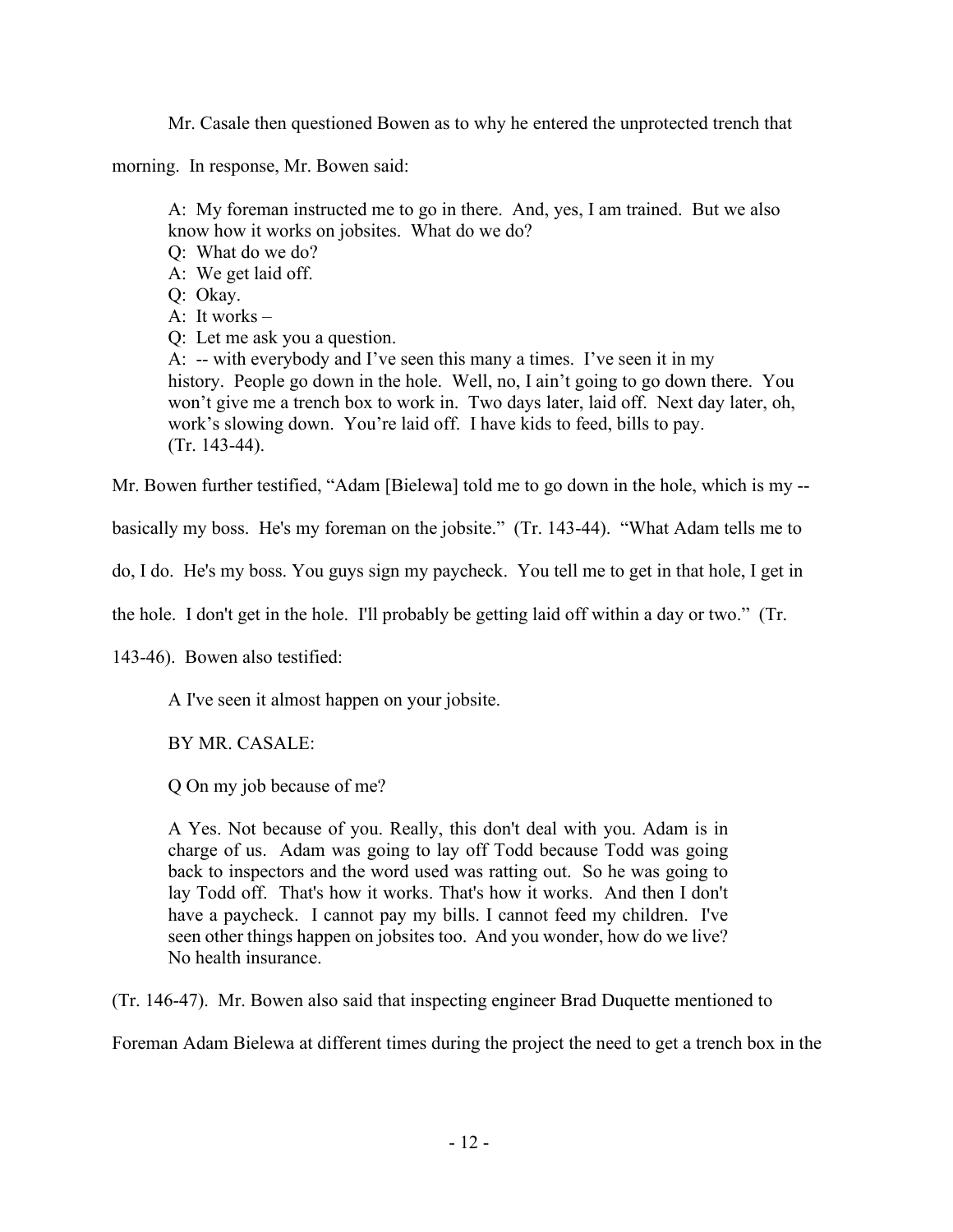ground. (Tr. 144-45). Based upon the Court's direct observation of Mr. Bowen's demeanor

while testifying, the Court finds Mr. Bowen's testimony to be forthright and entirely credible.

# **DISCUSSION**

In the Second Circuit, to which this case could be appealed, the Secretary has the

following burden to establish his *prima facie* case of a violation of an OSHA standard under

the Act:

the Secretary must prove that (1) the cited standard applies; (2) the requirements of the standard were not met; (3) employees were exposed to, or had access to, the violative condition; (4) the employer knew or, through the exercise of reasonable diligence, could have known of the violative condition[,] and (5) "there is a substantial probability that death or serious physical harm could result" from the violative condition.

*D.A. Collins Const. Co. v. Sec'y of Labor*, 117 F.3d 691, 694 (2d Cir. 1997) (citations omitted);

*see also Kerns Bros. Tree Serv.*, 18 BNA OSHC 2064, 2067 (No. 96-1719, 2000) (Commission

generally applies law of the circuit where it is probable a case will be appealed).

Citation 1, Item 1: Protection from Excavated Materials

The Secretary alleges that Respondent violated 29 C.F.R. § 1926.651(j)(2) by exposing

its employees to struck-by and collapse hazards due to spoil piles located along the edges of

the Elm Street trench. The cited provision states:

Employees shall be protected from excavated or other materials or equipment that could pose a hazard by falling or rolling into excavations. Protection shall be provided by placing and keeping such materials or equipment at least 2 feet (.61 m) from the edge of excavations, or by the use of retaining devices that are sufficient to prevent materials or equipment from falling or rolling into excavations or by a combination of both if necessary.

29 C.F.R. § 1926.651(j)(2).

The construction standards set forth in 29 C.F.R. Part 1926 apply to Respondent's

construction work at the Elm Street trench. (Stip. 1). OSHA defines a trench as a type of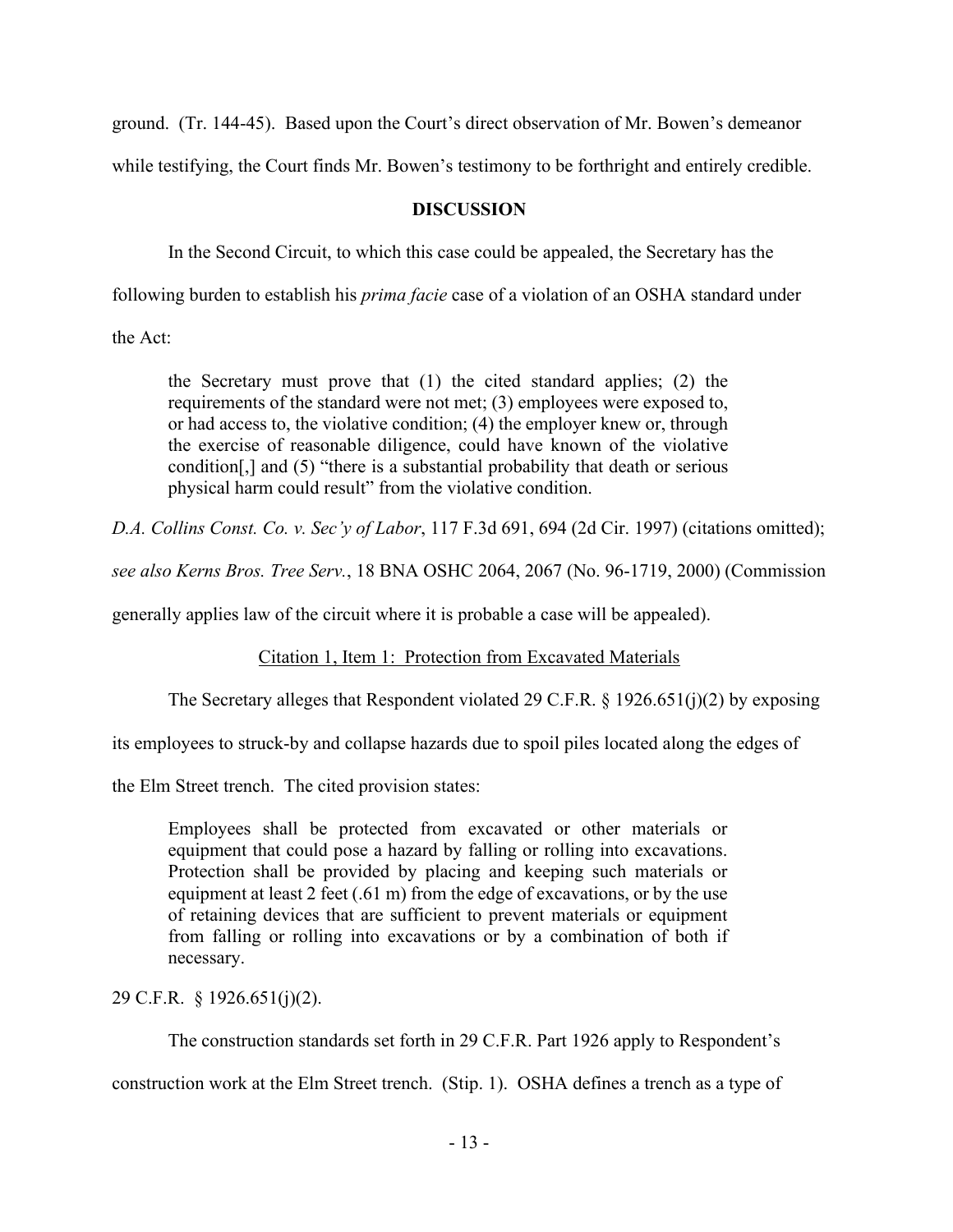excavation that falls under the cited provision. *See* 29 C.F.R. § 1926.650(b) (defining "excavation" to mean "any man-made cut, cavity, trench, or depression in an earth surface formed by earth removal" and "trench" to mean "a narrow excavation (in relation to its length) made below the surface of the ground"). Here, the depth of the trench (at least 6 feet) was twice as great as its width (3 feet), and the width was less than 15 feet, satisfying OSHA's requirements for the definition of a trench. 29 C.F.R. § 1926.650(b) ("Trench"). From the trench on Elm Street, Respondent excavated soil and then deposited and piled up the excavated soil next to the trench. The Court finds that the cited standard applies in this case.

The Secretary has also shown that Respondent failed to comply with the terms of the standard. It is undisputed that Respondent's spoil piles were located along the edge of the trench (i.e., within 2 feet of the edge of the excavation), piled at least 2 feet high, when OSHA arrived at the Worksite. (Tr. 46). The record does not show that Respondent provided any retaining devices at all to prevent the spoil piles from falling or rolling into the trench. CO Reed testified that since the soil was type B, it had clumpy and heavy characteristics, and the clumps could fall from the spoil pile and strike and injure a worker in the trench below. (Tr. 46-47). Indeed, in *Fla. Gas Contractors, Inc.*, No. 14-0948, 2019 WL 995716, (O.S.H.R.C. Feb. 21, 2019), the Commission held that "[n]othing in the cited provision requires the Secretary to prove that material had fallen into the excavation to establish noncompliance," and that even "the potential that the spoil pile will fall into the excavation as a result of a collapse of the excavation's wall beneath it" poses a hazard covered by this standard. *Id*., at \*5 (citing Excavations Final Rule, 54 Fed. Reg. 45,894, 45,925 (Oct. 31, 1989) ("[M]aterial such as excavated soil … also place a superimposed load on the edge of the excavation. Such loads can be the cause of cave-ins and must be considered when determining what protection is

- 14 -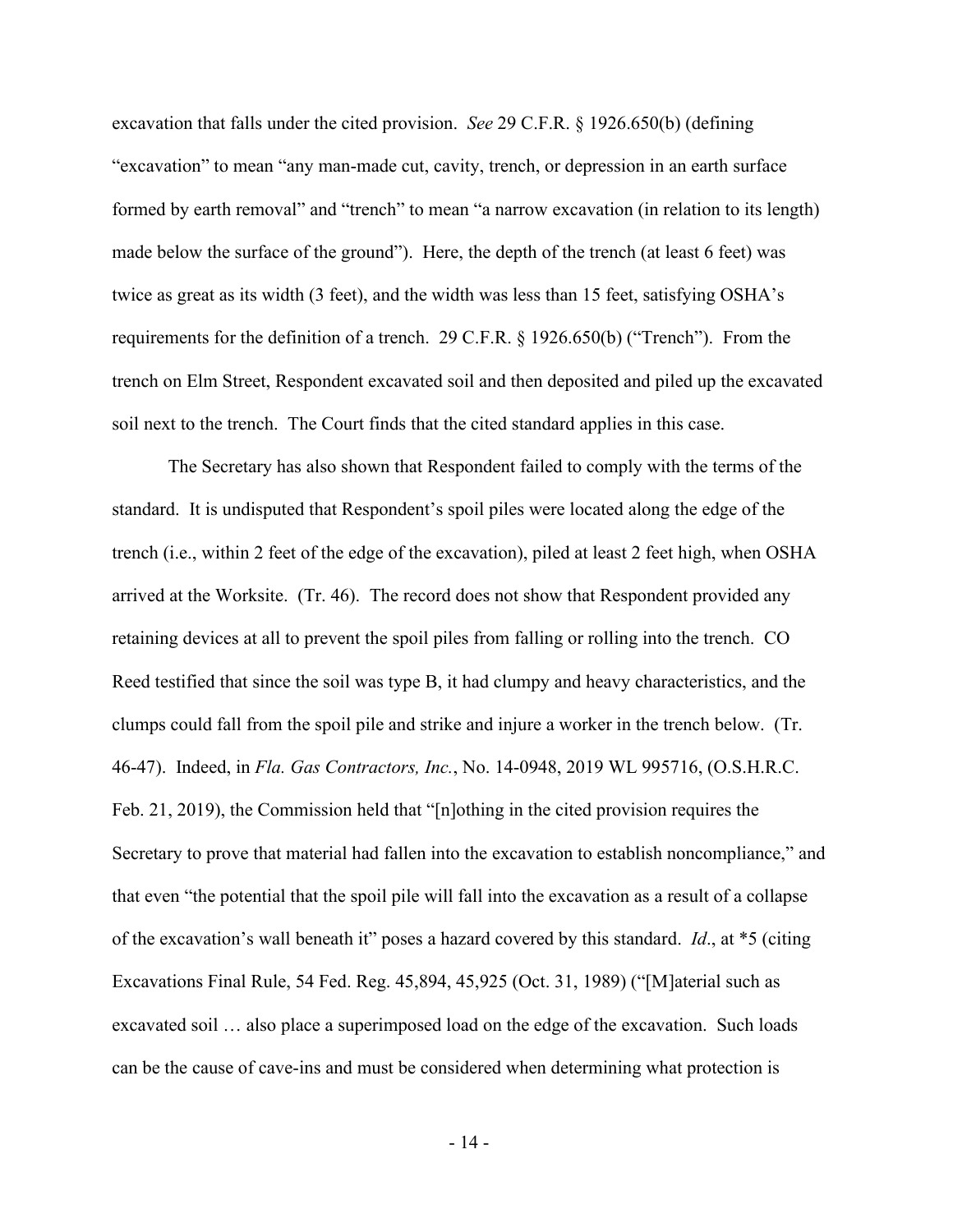necessary to safeguard employees")). The Court finds that Respondent did not comply with the cited standard.

The Secretary also established exposure for this citation item. Respondent's worker, James Bowen, testified that he was in the trench, working, while the spoil piles were located at the edge of the trench above him. He testified that Respondent did not move the spoil piles while he was working in the trench. He also testified that it was impossible for him to look out for falling soil or other materials while he worked in the trench that morning because he had to stay focused on running the plate tamper and installing the pipe. CO Reed testified that he saw the spoil piles on the edge of the trench when he arrived to inspect the Worksite. The Court finds that Respondent exposed its employee to struck-by and collapse hazards in violation of the cited standard.

The Secretary has also established that Respondent had actual knowledge of the violative conditions on its Worksite. *Phoenix Roofing, Inc.*, 17 BNA OSHC 1076, 1079 (No. 90-2148, 1995) ("Employer knowledge is established by a showing of employer awareness of the physical conditions constituting the violation"), *aff'd,* 79 F.3d 1146 (5th Cir. 1996) (unpublished). Respondent's Foreman, Adam Bielewa, knew that Mr. Bowen worked in the trench while the spoil piles were located at the trench edges. It is well-settled that the supervisory knowledge of violative conditions on a worksite is imputed to the employer. *Am. Eng'g & Dev. Corp.*, 23 BNA OSHC 2093, 2095-96 (No. 10-0359, 2012) (knowledge is imputed to the employer "through its supervisory employee"); *Dover Elevator Co.*, 16 BNA OSHC 1281, 1286 (No. 91- 862, 1993) ("[A]n employee . . . empowered to direct that corrective measures be taken is a supervisor[]"); *Access Equip. Sys., Inc.*, 18 BNA OSHC 1718, 1726 (No. 95-1449, 1999)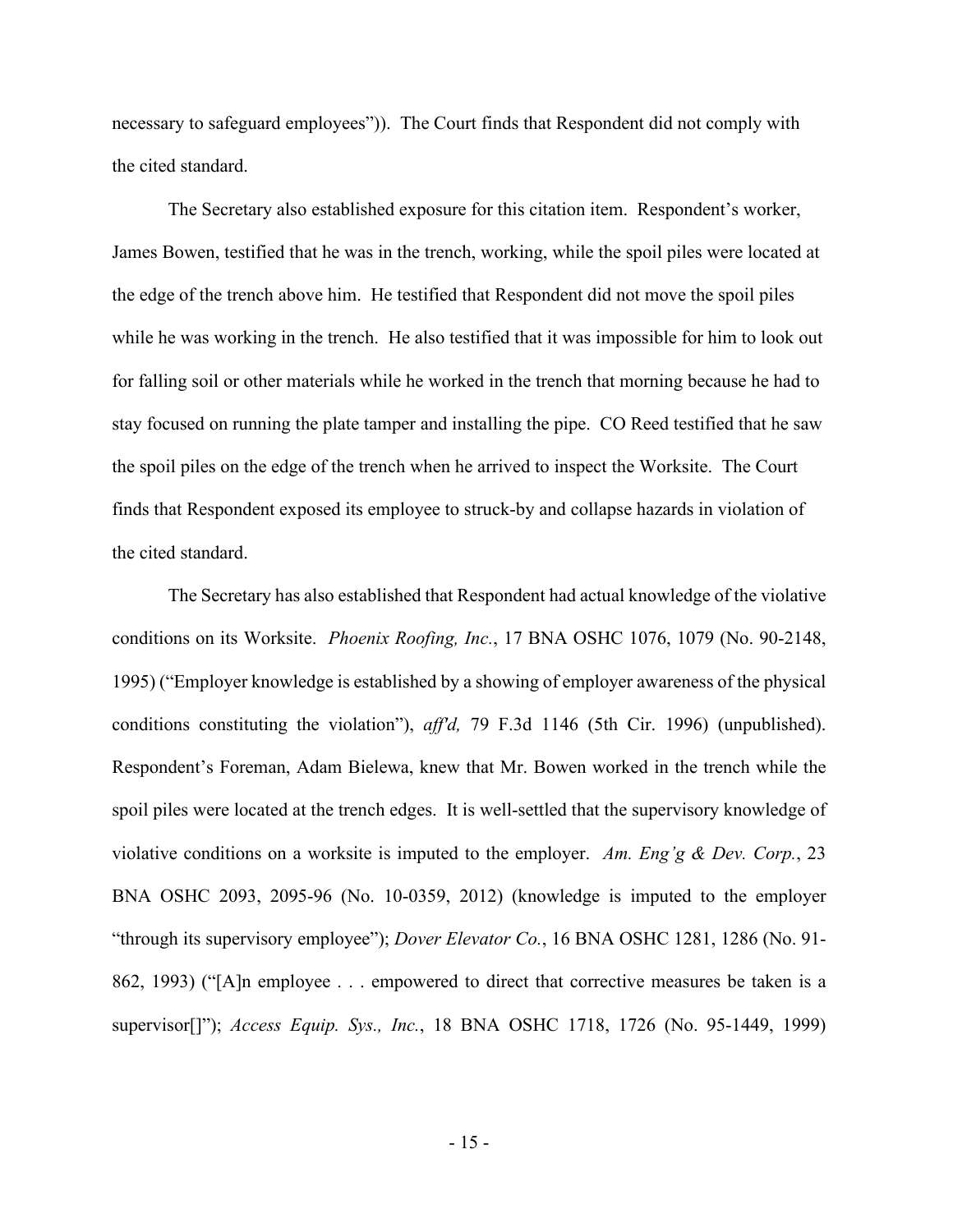(imputing knowledge of even a temporary employee who has been delegated authority over other

employees).

Respondent argues that it did not have knowledge of the violative conditions on its

Worksite. Respondent claims:

Question: Did the Respondent (Employer) have knowledge that the cited standard was being ignored by the employees onsite?

The answer to this question is "No". During Mr. Bowen's testimony, Mr. Bowen stated that Mr. Casale did not threaten nor encourage employees to enter an unsafe trench. Without being personally onsite, Mr. Casale would not have expected for any of his employees to violate the rules and standards of the "Act". Mr. Casale would have relied on the training and expertise of the onsite staff to perform the work pursuant to the plans, specifications and OSHA guidelines, and not perform "illegal or unallowed" actions during the construction of this project.

(Resp't Br. at 4-5). The parties have stipulated that Adam Bielawa was Respondent's foreman and competent person at the Worksite on February 23, 2017, where and when Adam Bielewa supervised Mr. Bowen, Respondent's laborer.<sup>17</sup> (Stips. 2-4; Exs. 10, 67 at 1,  $\P$  5a, c, 11; Tr. 26, 126). Bowen testified that Adam Bielewa directed him to get in the trench, starting at 7:00 A.M. that morning, and directed him to get out of the trench only when OSHA arrived. And only then, during OSHA's investigation, did Respondent remove the spoil piles from the edge of the trench. Actual knowledge of the violative conditions is established. *Am. Eng'g & Dev. Corp.*, 23 BNA OSHC at 2095-2096 (imputing knowledge to the employer "through its supervisory employee").

A violation is classified as serious under the Act if "there is substantial probability that death or serious physical harm could result." 29 U.S.C. § 666(k). Commission precedent requires a finding that "a serious injury is the likely result if an accident does occur." *Mosser* 

<span id="page-15-0"></span> $17$  As a laborer, Mr. Bowen installed pipeline. He was employed by Respondent for about a year and a half. (Tr. 126). When he testified, Respondent no longer employed him. (Tr. 147). Adam Bielawa was employed intermittently by Respondent from October 2014 to September 2017. (Ex. 69, at 1, ¶ 8).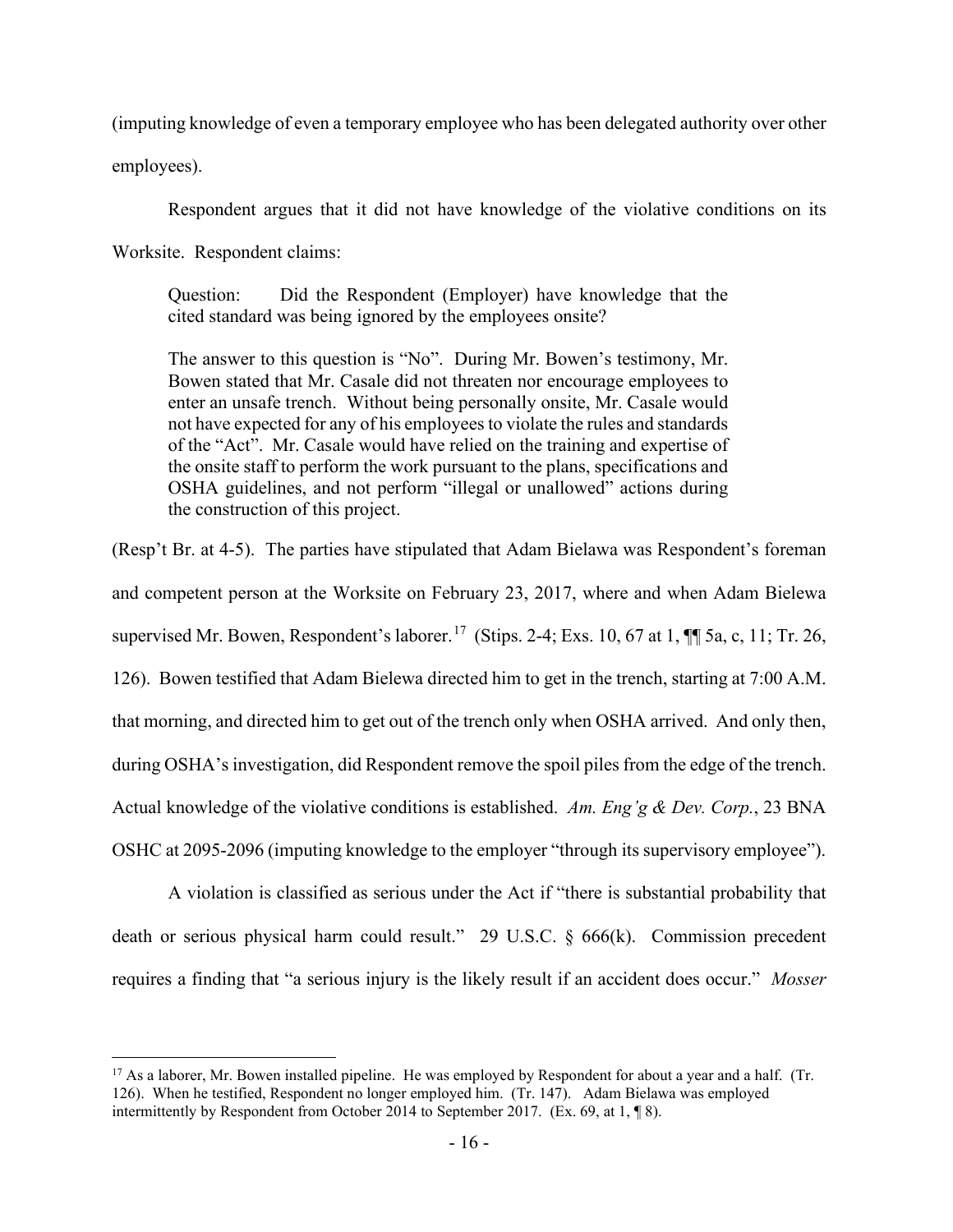*Constr., Inc.*, 23 BNA OSHC 1044, 1046 (No. 08-0631, 2010) (citation omitted); *see also Omaha Paper Stock Co. v. Sec'y of Labor*, 304 F.3d 779, 784 (8th Cir. 2002). Complainant does not need to show there was a substantial probability that an accident would occur; he need only show that if an accident did occur, serious physical harm could result. *Trinity Indus., Inc.*, 504 F.3d 397, 401 (3d Cir. 2007).

CO Reed testified that OSHA considered that the level of severity of the injury that would occur due to material falling from the spoil pile was "medium," in that the worker would be injured but would likely recover from that particular injury. (Tr. 62-63; J. Ex. II, at 1). The Court also notes that the preamble to this specific standard contemplates the potential hazard of a cave-in caused by the increased load on the trench wall by spoil piles.<sup>18</sup> CO Reed also testified that nearby vibration can increase the possibility of cave-ins. (Tr. 46-47). It is undisputed that Mr. Bowen used a vibratory compactor inside the trench, and CO Reed testified that there was active "truck traffic" 10-15 feet away on Elm Street causing vibrations that increased the risk of a cave-in. CO Reed testified that "cave-ins can be very serious. People can be killed or severely injured if a trench wall collapses." (Tr. 26, 65; Ex. 10). The Court finds that "there is a substantial probability that death or serious physical harm could result" from the violative condition of spoil piles located on the edge of the Elm Street trench. *D.A. Collins Const. Co.*, 117 F.3d at 694.

This Court affirms Citation 1, Item 1.

### Citation 1, Item 2: Protective Systems Requirements; Cave-In Protection

The Secretary alleges that Respondent violated 29 C.F.R. § 1926.652(a)(1) by exposing its employees to struck-by and collapse hazards associated with the unprotected Elm Street

<span id="page-16-0"></span><sup>&</sup>lt;sup>18</sup> Respondent's own "Health & Safety Plan for Construction Services" (Safety Plan) recognizes that death and "[b]roken bones and internal injuries are also likely" in the event of a trench collapse. (Ex. 5, at 2, ¶ B2).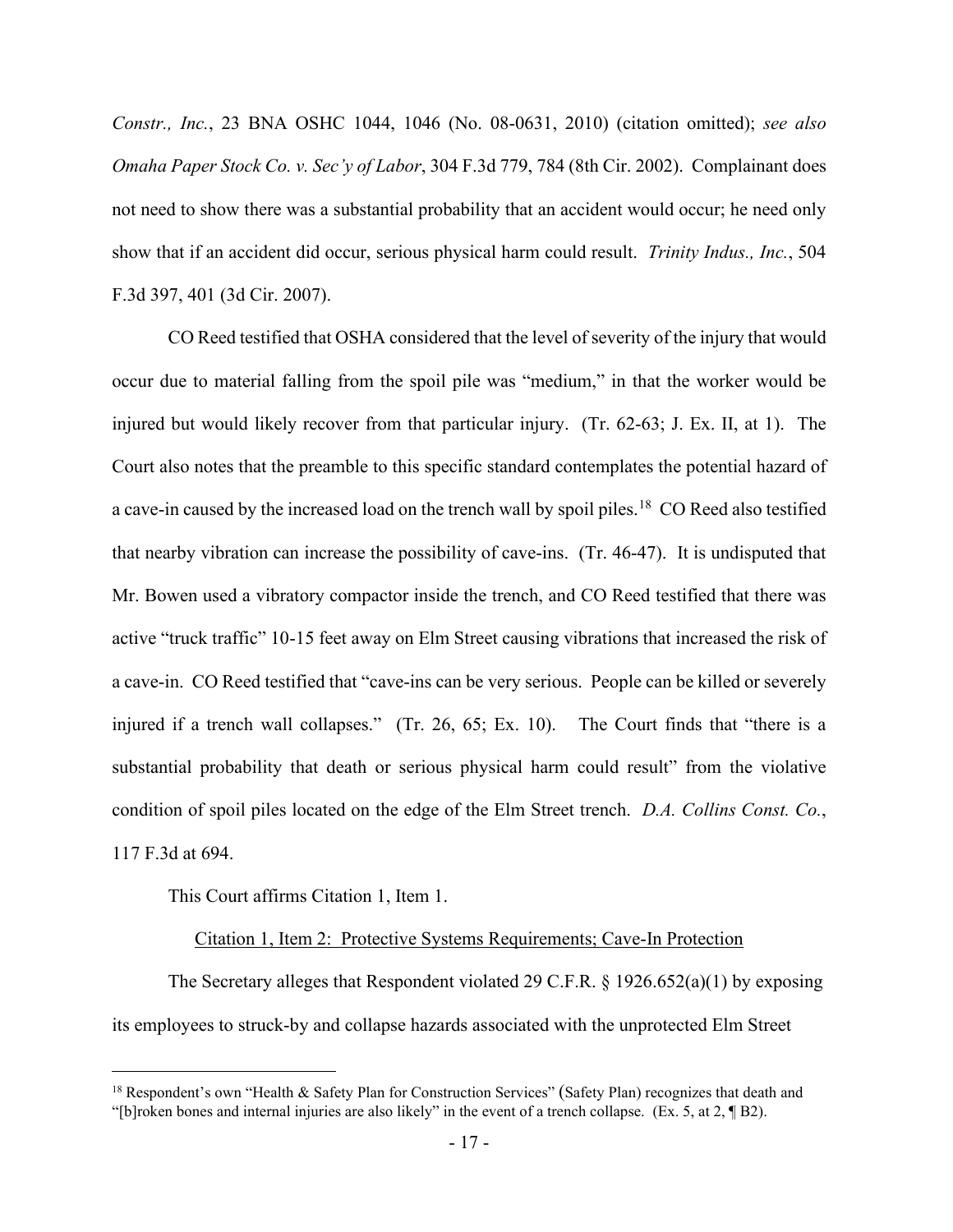trench. Section  $1926.652(a)(1)$  requires that employees in an excavation be protected from cave-ins by an adequate protective system "except when: (i) excavations are made entirely in stable rock; or (ii) excavations are less than 5 feet in depth and examination of the ground by a competent person provides no indication of a potential cave-in…."

The Court finds that the Secretary has established that the cited standard is applicable here. As found for the prior citation item, Respondent's Worksite on Elm Street falls under OSHA's construction standards and consisted of a trench, a type of excavation. The trench was dug into type B soil, not stable rock, and was estimated to be  $6-7$  feet deep.<sup>[19](#page-17-0)</sup> (Tr. 32, 48; Ex. 54, at "C"). The cited standard applies.

The Secretary has also established non-compliance with the cited standard. The record establishes that the trench had no adequate protective system, like sloping, benching, trench box,<sup>20</sup> shoring or utilizing a trench shield, and the walls were vertical. (Tr. 30, 52-55, 108-10, 137-42). The trench was not made entirely in stable rock, and, even if a competent person examined the ground and determined that the ground provided no indication of a potential cave-in, the trench was greater than 5 feet in depth;<sup>[21](#page-17-2)</sup> therefore, an adequate protective system was required here. Respondent violated the cited standard.

<span id="page-17-0"></span><sup>&</sup>lt;sup>19</sup> CO Reed testified that the photograph at Exhibit 54 shows CO Corvalan holding a grade rod that is in the trench about six feet deep. (Tr. 104-05, 116, 122; Ex. 54, at "C"). CO Reed also testified that: 1) the project specifications showed that the covered depth on the eight-inch water line was six feet to the top of the pipe, 2) the Town's Worksite inspector told him that the trench was about seven to seven-and-a-half feet deep, and 3) one of Respondent's operators told him that the top of the pipe was at six feet. (Tr. 105; Ex. C, at 3 ("6'O" MIN. BURY DEPTH")). The Site Details drawing also states at TRENCH AND PIPE BEDDING DETAIL: "NOTE: CONTRACTOR IS RESPONSIBLE FOR MEETING ALL APPLICABLE SAFETY STANDARDS FOR PROVIDING SAFE WORKING CONDITIONS." The TRENCH SHORING DETAIL further states: Excavated material is as restricted by OSHA requirements. (Ex. C, at 3; Ex. 60). Respondent has admitted that it was required to comply with the contract drawings, specifications, and Notes found at Exhibits C and 60. (Ex. 67, at  $\P(7-9)$ .

<span id="page-17-1"></span><sup>&</sup>lt;sup>20</sup> CO Reed testified that a trench box was later brought to the Worksite. (Tr. 111-14; Ex. 8, at 2, Ex. 23).

<span id="page-17-2"></span><sup>&</sup>lt;sup>21</sup> CO Reed testified that OSHA issued Citation 1, Item 2 to Respondent because its "employees were working in an unprotected trench that was deeper than five feet." (Tr. 96-101, 116).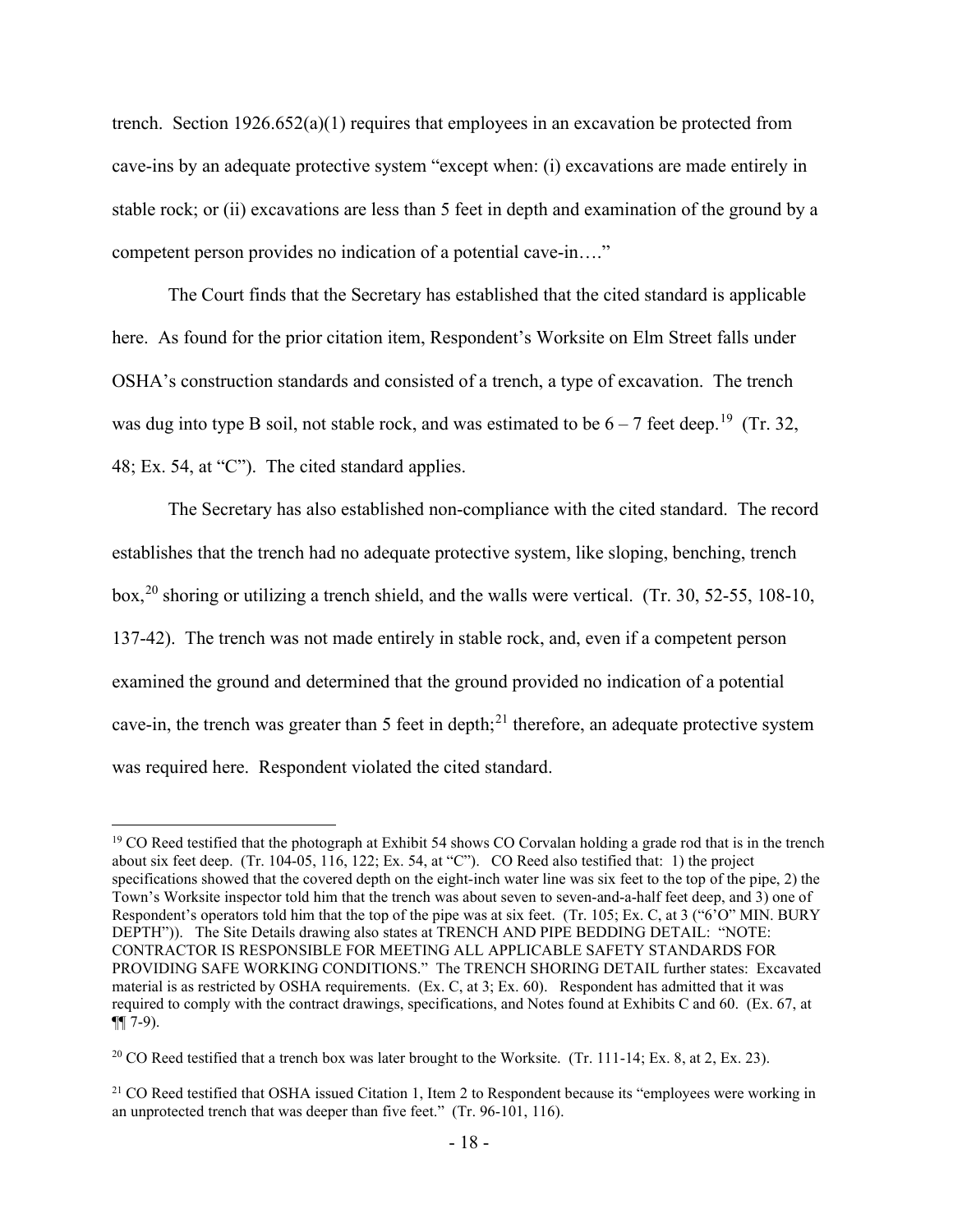As discussed with the previous citation item, Respondent's laborer, Mr. Bowen, worked at the bottom of the unprotected trench during the morning of the investigation before OSHA arrived. Respondent therefore exposed Bowen to the struck-by and collapse hazards in violation of the cited standard. Similarly, Respondent had actual knowledge, imputed from foreman Adam Bielewa, that Bowen worked in the unprotected trench because he directed Bowen to enter the trench that morning. Even though Adam Bielewa might have incorrectly thought that frost provided adequate protection, awareness of the unprotected 6-7-foot-deep trench in soil (not stable rock) is all that is required to established knowledge. [22](#page-18-0) *Phoenix Roofing, Inc.*, 17 BNA OSHC at 1079 ("Employer knowledge is established by a showing of employer awareness of the physical conditions constituting the violation"). Actual knowledge is established. *Am. Eng'g & Dev. Corp.*, 23 BNA OSHC at 2095-96 (knowledge is imputed to the employer "through its supervisory employee").

CO Reed testified that OSHA considered the severity of injury associated with a cavein was "high," because trench cave-ins can be very serious. People can be killed or severely injured if a trench wall collapses." (Tr. 65). The Court finds that "there is a substantial probability that death or serious physical harm could result" from the violative condition of the unprotected Elm Street trench. *D.A. Collins Const. Co.*, 117 F.3d at 694.

The Court affirms Citation 1, Item 2.

### Unpreventable Employee Misconduct Defense

Only after the Secretary has established his *prima facie* case of a violation of an OSHA standard does the burden then shift to the employer to establish the affirmative defense of

<span id="page-18-0"></span><sup>&</sup>lt;sup>22</sup> Respondent's Safety Plan recognizes that "Trench and Excavation protection meeting OSHA requirements must be in place before nay [*sic*] [any] CEI employees can enter trenches or excavations deeper than 5 ft. even for short periods." (Ex. 5, at  $3, \overline{9}$  B4).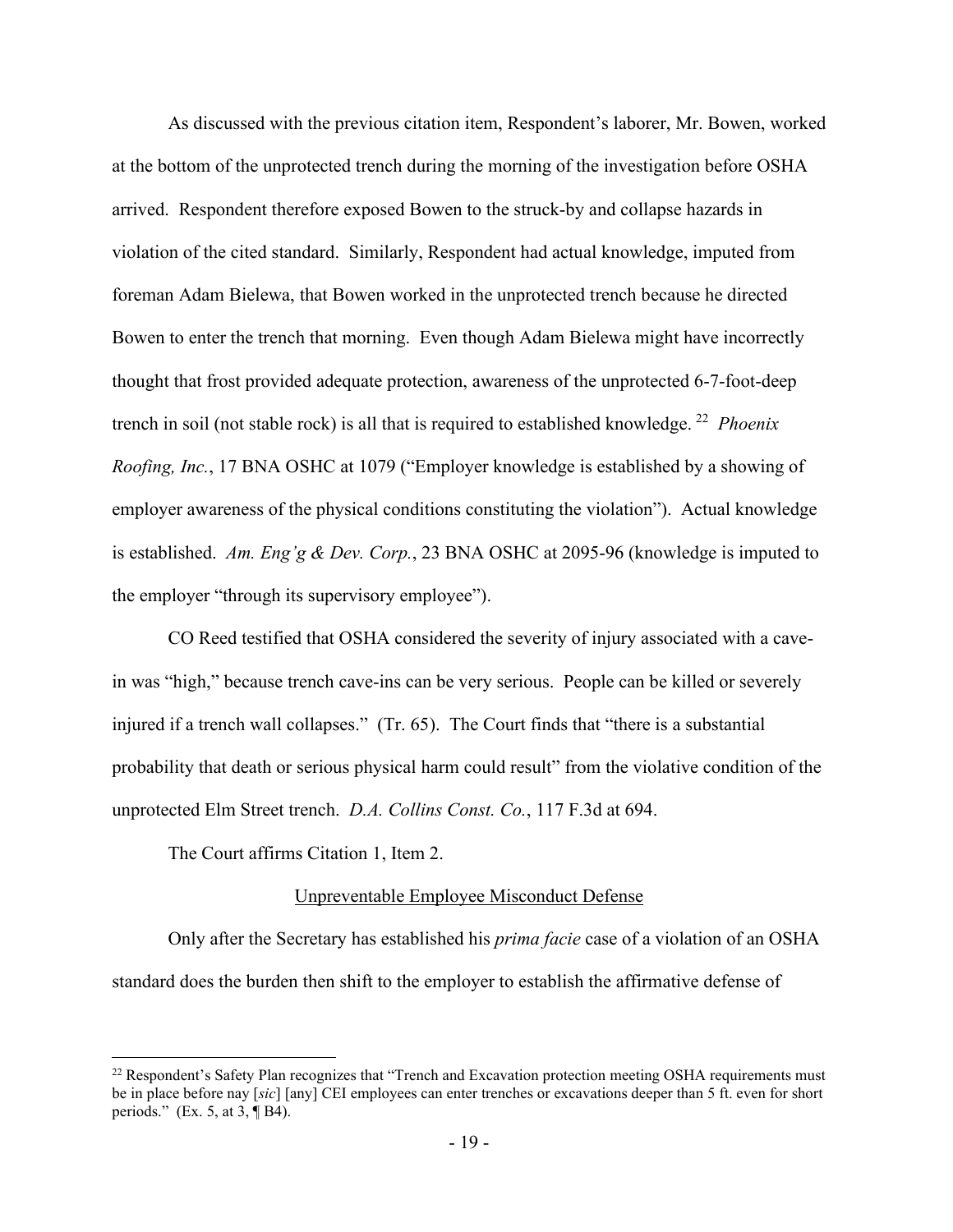unpreventable employee misconduct. *N.Y. State Elec. & Gas Corp. v. Sec'y of Labor*, 88 F.3d

98, 108 (2nd Cir., 1996).

To establish the affirmative defense of "unforeseeable employee misconduct," an employer must prove that (1) it established work rules to prevent the violation; (2) these rules were adequately communicated to the employees; (3) it took steps to discover violations; [] and (4) it effectively enforced the rules when infractions were discovered.

*D.A. Collins Const. Co. v. Sec'y of Labor*, 117 F.3d 691, 695 (2d Cir. 1997).

[A]n employer may defend the citation on the ground that, due to the existence of a thorough and adequate safety program which is communicated and enforced as written, the conduct of its employee(s) in violating that policy was idiosyncratic and unforeseeable. By its nature, information with respect to the implementation of its written safety program will be in the hands of the employer, and it is not unduly burdensome to require it to come forward with such evidence.

*Brock v. L.E. Myers Co., High Voltage Div.*, 818 F.2d 1270, 1277 (6th Cir. 1987). If the

sufficiency of an employer's safety program is at issue, the burden is on the Secretary to

establish that the program was not adequate. *N.Y. State Elec. & Gas Corp. v. Sec'y of Labor*,

88 F.3d at 108. "In cases involving negligent behavior by a supervisor or foreman which

results in dangerous risks to employees under his or her supervision, such fact raises an

inference of lax enforcement and/or communication of the employer's safety policy." *Brock v.* 

*L.E. Myers Co., High Voltage Div.,* 818 F.2d at 1277 citing *Nat'l Realty and Constr. Co., Inc.* 

*v. OSHRC,* 489 F.2d 1257, 1267 n. 38 (DC Cir. 1973).

 Respondent raised the UEM defense from the very beginning of this proceeding in its Answer to the Secretary's Complaint and at the hearing. (Tr. 149-50, 165-68). Respondent again raises the defense in its post-hearing brief. The entirety of its argument regarding its UEM defense in its post-hearing brief is replicated here:

Question: In the employees [*sic*] disregard [*sic*] safety pre-cautions, was there "Employee Misconduct"?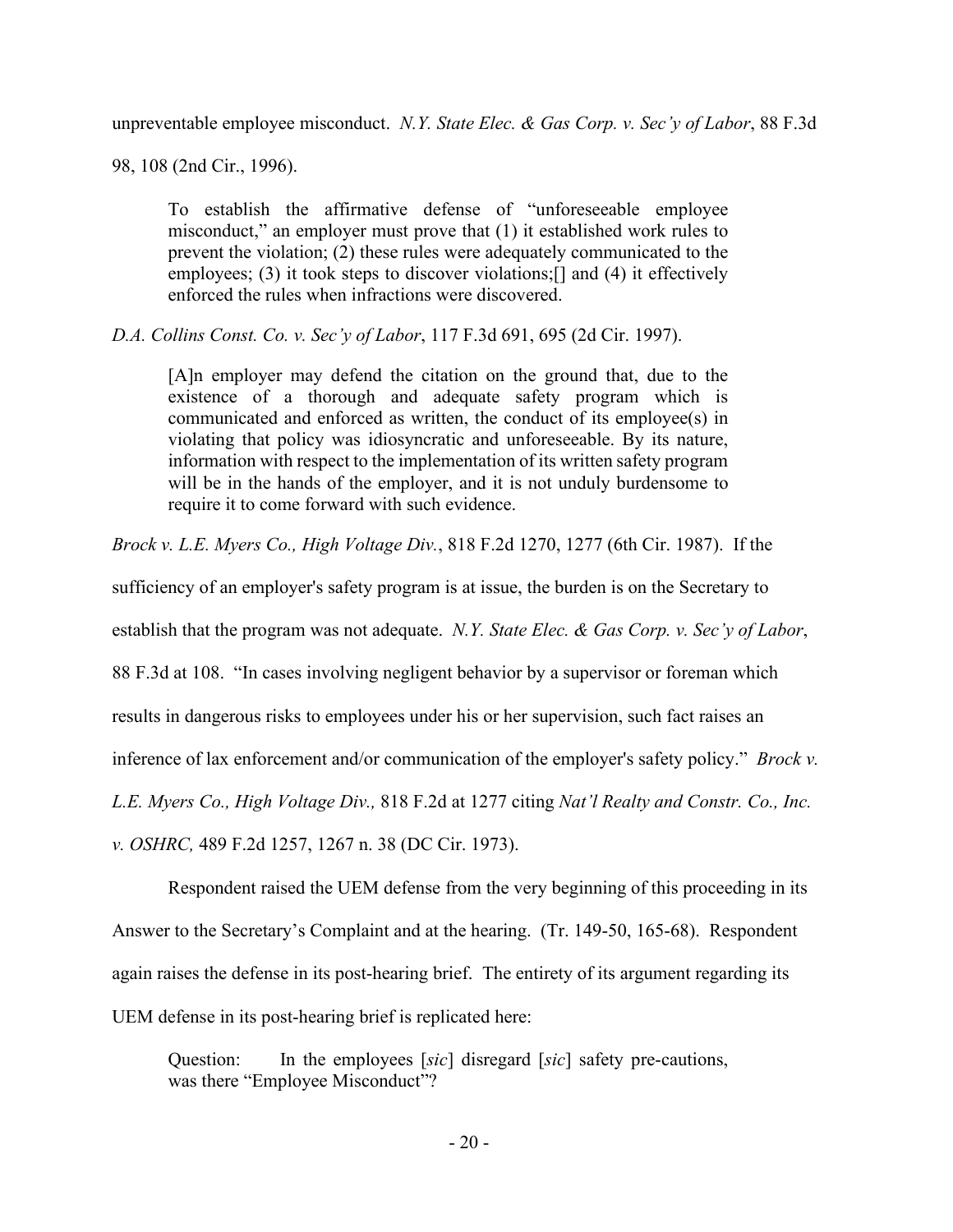The answer is "Yes". As Mr. Bowen stated during his testimony, he was in possession of his OSHA 10 card which meant that he did go through the OSHA training course with regards to what and unsafe trench was. Mr. Bowen through his testimony stated that he willingly entered the trench even though he knew it was unsafe. Mr. Bowen entered the trench under the supervision of Mr. Adam Beilawa [*sic*], site foreman, and not under the direction of Mr. Casale. Mr. Beilawa [*sic*]was a member of IUOE Local 158 at the time of the incident, where he also received his training.

## (Resp't Br. at 5).

 The Secretary suggests that Respondent had no rules addressing trench protection or spoil piles, pointing out that Mr. Casale failed to mention any rules during his testimony at the hearing. (Sec'y Br. at 30). The Court, however, notes that an exhibit in the record indicates that Respondent had a safety rule addressing the hazards at the Worksite here. Respondent's Safety Plan has a section that addresses "Excavations, Trenching, Shoring." (Ex. 5 at 1-2). The Safety Plan states that all "CEI<sup>[23](#page-20-0)</sup> staff must comply with Health and Safety Regulations in effect at the construction site," and that "CEI employees involving excavations, trenching, and shoring shall be conducted in accordance with the Occupational Safety and Health Administration's (OSHA) regulations, 29 CFR 1926, Subpart P." (Ex. 5 at 2). The Secretary does not address the Safety Plan in his brief.

The Court, however, agrees with the Secretary's remaining arguments. Respondent has not set forth adequate evidence of communication of work rules to its employees.<sup>24</sup> Respondent has also not presented any evidence that it took adequate steps to discover violations of these work rules, or enforce work rules once it discovered any violations of them.

<span id="page-20-0"></span><sup>&</sup>lt;sup>23</sup> Respondent's Safety Plan does not indicate what "CEI" stands for. The Safety Plan was not discussed at all in the hearing or in post-hearing briefs.

<span id="page-20-1"></span><sup>&</sup>lt;sup>24</sup> The final page of the Safety Plan contains the following statement: "I have been given a copy of Casale" Construction Service's Health and Safety Plan. I have read it and understand it is imperative to always keep my safety and the safety of others number one priority. I agree to work in a safe and competent way." (Ex. 5, at 7). There is no evidence that any of Respondent's employees signed any such statement.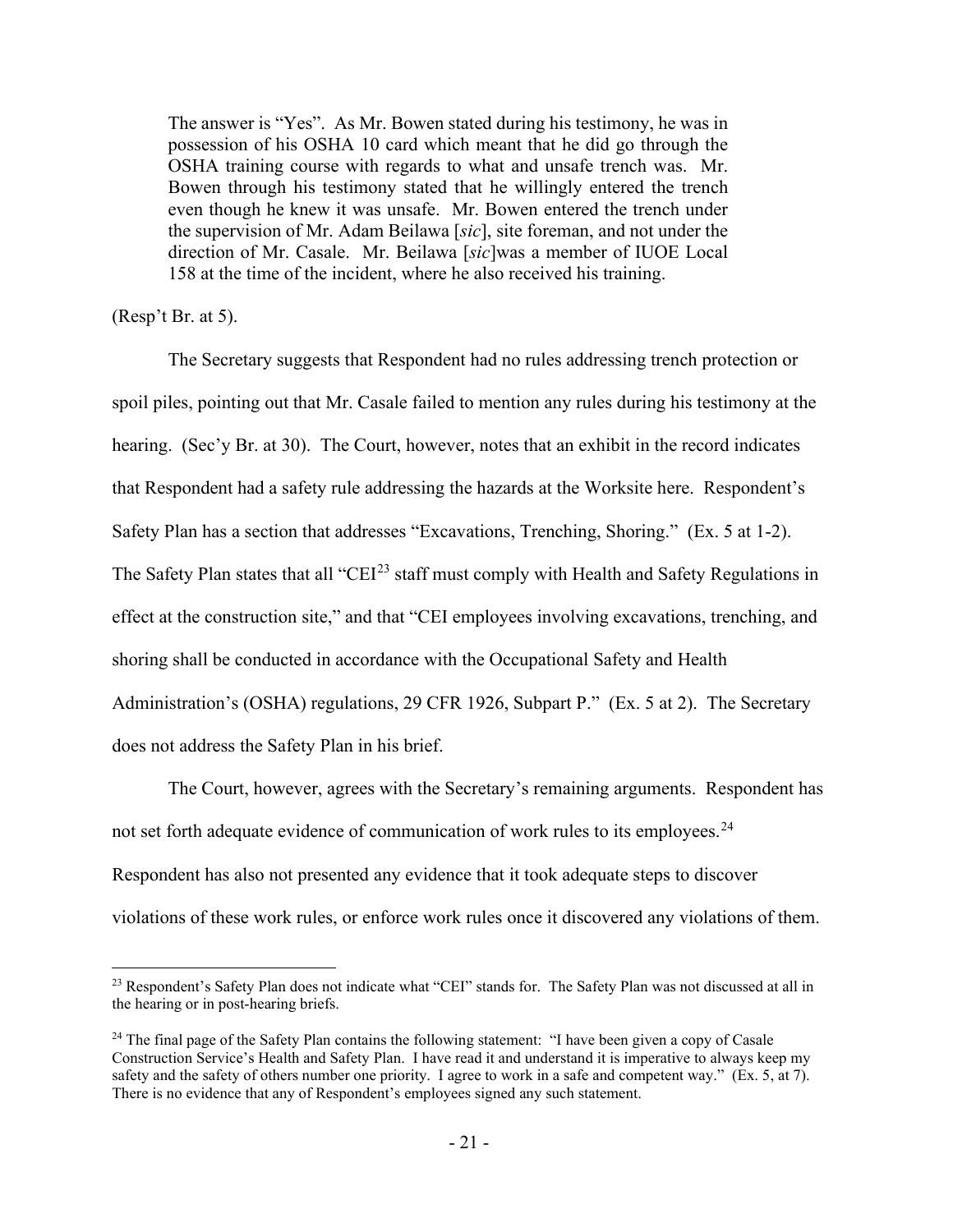(Sec'y Br. at 30-31). Respondent primarily blames Laborer Bowen for its receipt of the citation. Mr. Casale testified: "And just after the last testimony [of Mr. Bowen], it solidifies the position I'm in as a contractor that a guy can go and do anything at any time and get the contractor in a whole heap of crap." (Tr. 149-50). Respondent's focus is misplaced. Respondent's management representative, Foreman Bielewa, ordered Bowen to work at the bottom of the unprotected trench for up to three hours.<sup>25</sup> Mr. Bowen worked there in unsafe conditions for fear of losing his job. This credible fear was grounded in Respondent's longterm culture, as evident by a repeat citation, that did not prioritize worker safety. (Tr. 143-47; Ex. 8, at 2; Ex. 67, at 1, ¶ 5c). Respondent failed to adequately monitor Foreman Bielewa at the Worksite.

Instead, Respondent relies on "faith" that its workers will work safely. In response to the question, "How do you personally make sure it is being installed safely?", Mr. Casale testified, as a general matter:

So how do I assure it? How do I assure it? How do I assure it because I've got to -- they go to the hole. I get the best guy I could get and, you know what, I've got to have faith that he does it. That's all there is to it. I mean, I can't stand there or else I'll go do it myself. I just got to do it alone. I mean, there'd just be me. And you know what, I don't even want to go through the whole thing. So we're good.

(Tr. 163-64).

The Court therefore finds that Respondent has not satisfied the remaining factors of the UEM

defense. *D.A. Collins Const. Co. v. Sec'y of Labor*, 117 F.3d at 695.

Respondent illuminates how it views its role with regard to its employees at the

conclusion of its post-hearing brief:

<span id="page-21-0"></span><sup>&</sup>lt;sup>25</sup> *L.E. Myers Co.*, 16 BNA OSHC 1037, 1041 (No. 90-945, 1993) (concluding "where a supervisory employee is involved, the proof of [UEM] is more rigorous and the defense is more difficult to establish").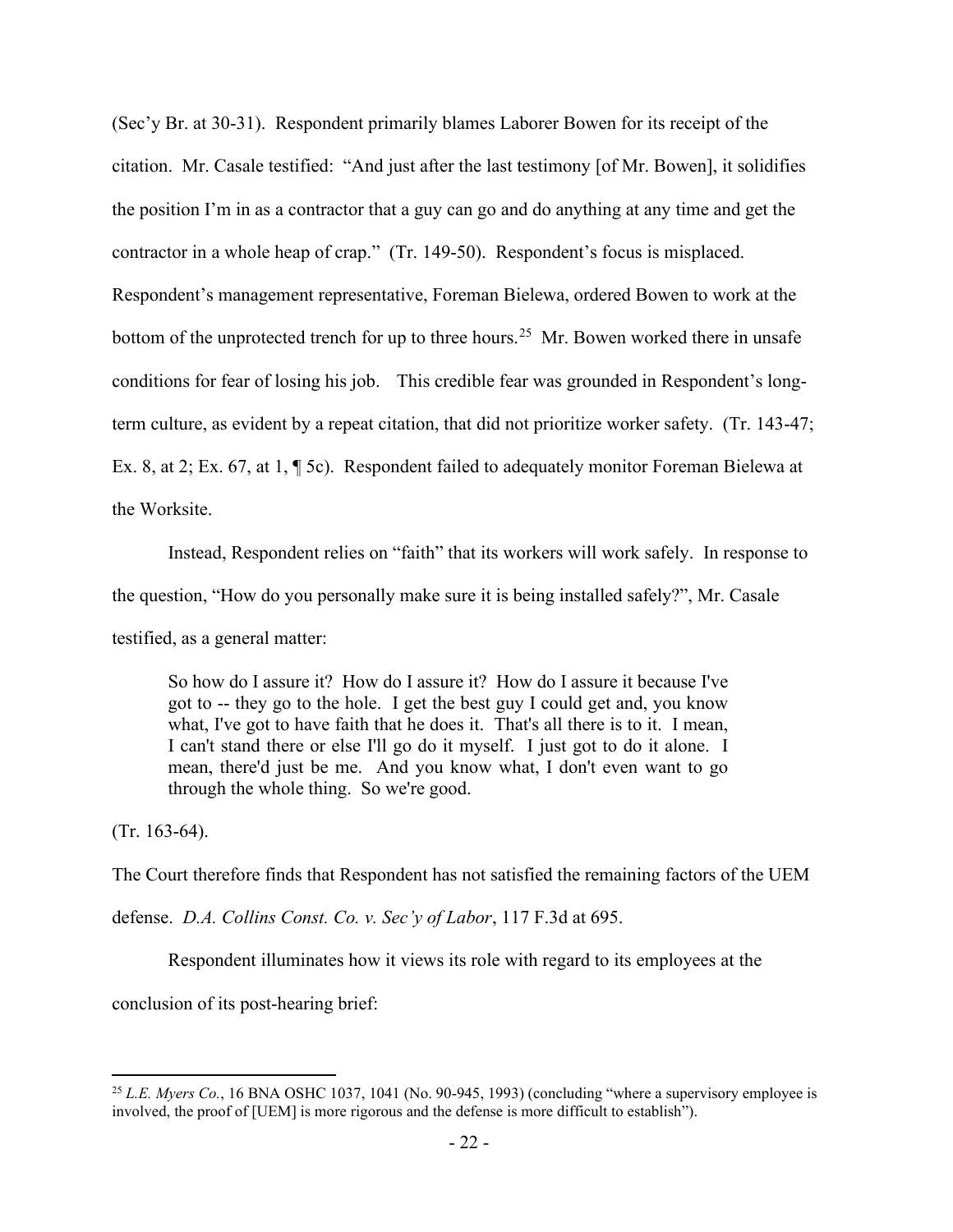Furthermore, construction companies that hire union employees from local unions are at the mercy of the quality of the employee provided by the Union. Owners cannot be onsite monitoring the means and methods of construction personnel 24/7, which is why they look for local unions to provide trained and experience [*sic*] employees.

(Resp't Br. at 6) (emphasis added). This argument contradicts the very purpose of the Act. "Responsibility under the Act for ensuring that employees do not put themselves into any unsafe position rests ultimately upon each employer, not the employees, and employers may not shift their responsibility onto their employees." *V.I.P. Structures, Inc.*, 16 BNA OSHC 1873, 1875 (No. 91-1167, 1994) ("Employers may not gamble with the safety of their employees").

Respondent's UEM defense is rejected. Both citation items are affirmed.

## **CHARACTERIZATION**

To establish a repeat characterization of a violation, the Secretary must show that "at the time of the alleged repeated violation, there was a Commission final order ... for a substantially similar violation." *Potlatch Corp.*, 7 BNA OSHC 1061, 1063 (No. 16183, 1979). "[P]roof that an employer has committed a prior violation of the same standard constitutes a *prima facie* showing by the Secretary of substantially similar violations." *FMC Corp.*, 7 BNA OSHC 1419, 1421 (No. 12311, 1979). A previous violation enshrined in an informal settlement agreement with OSHA, wherein an employer withdraws its NOC, is deemed a final order of the Commission under the Act. 29 U.S.C. § 659(a); *see also Potlatch,* [7 BNA OSHC](https://1.next.westlaw.com/Link/Document/FullText?findType=Y&serNum=2002806750&pubNum=0003227&originatingDoc=I6b98afdb27a711e8ab20b3103407982a&refType=CA&fi=co_pp_sp_3227_1062&originationContext=document&transitionType=DocumentItem&contextData=(sc.Search)#co_pp_sp_3227_1062)  [at 1062](https://1.next.westlaw.com/Link/Document/FullText?findType=Y&serNum=2002806750&pubNum=0003227&originatingDoc=I6b98afdb27a711e8ab20b3103407982a&refType=CA&fi=co_pp_sp_3227_1062&originationContext=document&transitionType=DocumentItem&contextData=(sc.Search)#co_pp_sp_3227_1062) n.3.

The Secretary has established his *prima facie* case that the two affirmed citation items in this case are characterized as repeat. Respondent violated both cited standards just two years prior to the inspection of the violative Worksite in this case. In the prior circumstance, Respondent also allowed spoil piles to sit on the edge of a trench and also did not properly

- 23 -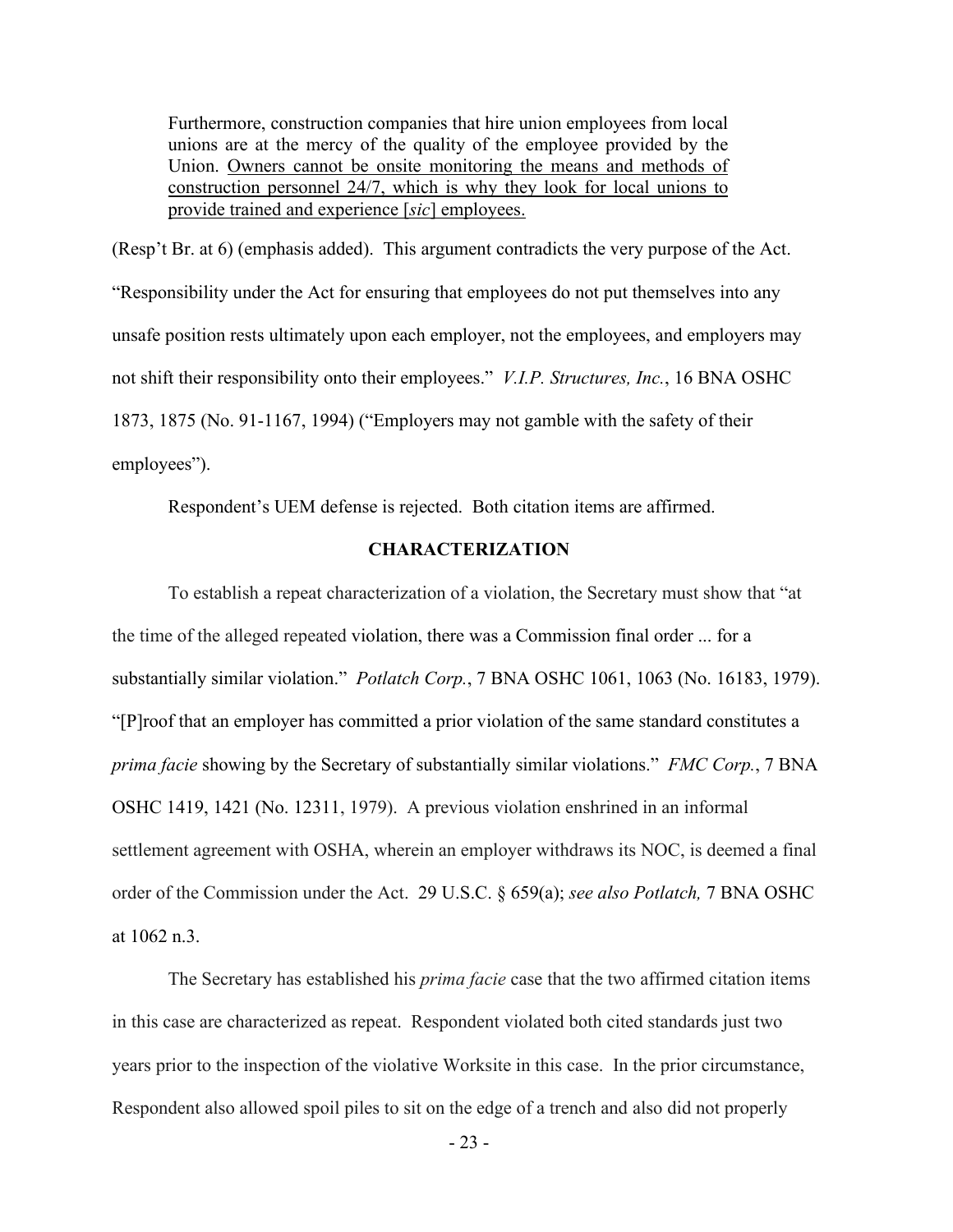protect the sides of a trench. (Exs. 3 at 1, 4 at 1). Respondent initially filed a NOC for the prior citation, but then withdrew its NOC of contest to that citation in furtherance of an informal settlement agreement with OSHA dated May 21, 2015. As a result, the prior citation became a final order of the Commission before the inspection of the Worksite at issue here.

Respondent does not address the issue of characterization in his brief. *L & L Painting Co.,* 23 BNA OSHC 1986, 1989 n.5 (No. 05-0055, 2012) (item not addressed in post-hearing briefs deemed abandoned). The Court therefore finds that the two citation items in this matter are properly characterized as repeat.

#### **PENALTY**

In determining the appropriate penalty for affirmed violations, section  $17(i)$  of the Act requires the Court to give due consideration to four criteria: (1) the size of the employer's business, (2) the gravity of the violation, (3) the good faith of the employer, and (4) the employer's prior history of violations. 29 U.S.C. § 666(j). Gravity is the primary consideration and is determined by the number of employees exposed, the duration of the exposure, the precautions taken against injury, and the likelihood of an actual injury. *J.A. Jones Constr. Co.*, 15 BNA OSHC 2201, 2214 (No. 87-2059, 1993).

CO Reed testified to the proposed penalties in this matter. For Citation 1, Item 1, the spoil piles violation, OSHA proposed a \$10,140 penalty. (Tr. 64). CO Reed testified that OSHA considered a medium severity gravity, a lesser probability of occurrence of the injury, and 30 percent reduction to Respondent's small size. However, OSHA used a multiplier for the penalty due to the repeat violation. (Tr. 63-64; J. Ex. II). For Citation 1, Item 2, the unprotected trench violation, OSHA proposed a \$12,676 penalty. (Tr. 66-67; Ex. 8). CO Reed testified that OSHA considered a high severity gravity, lesser probability of occurrence of the